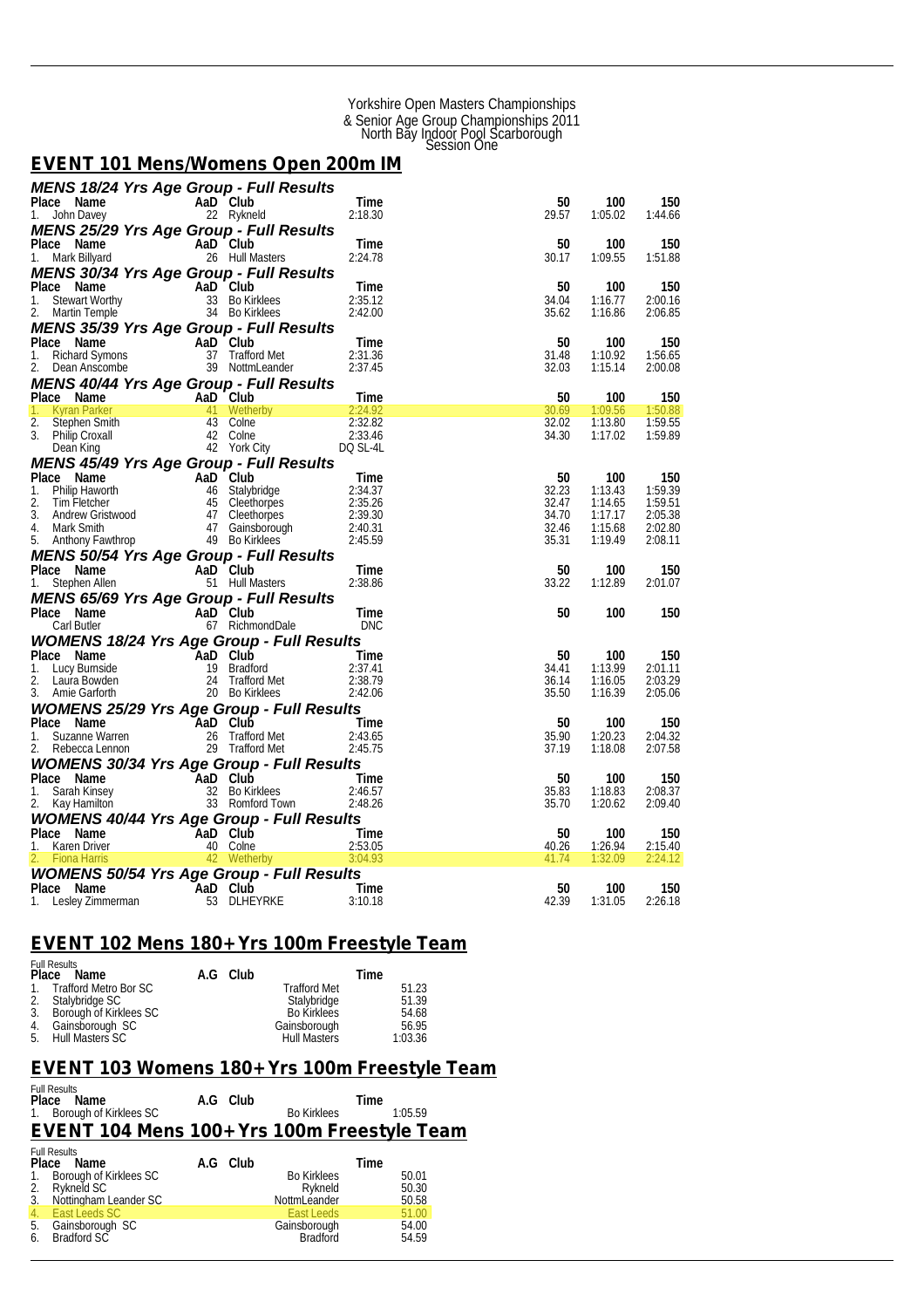#### *EVENT 105 Womens 100+ Yrs 100m Freestyle Team*  Full Results

| FUIL Results              |          |                    |       |
|---------------------------|----------|--------------------|-------|
| Place Name                | A.G Club | Time               |       |
| 1. Borough of Kirklees SC |          | <b>Bo Kirklees</b> | 59.83 |

### *EVENT 106 Mens Open 50m Breaststroke*

|    |                              | <b>18/24 Yrs Age Group - Full Results</b><br>Place Name AaD Club Time<br>1. John Davey 22 Rykneld 32.90<br>2. Oliver Simpson 20 York City<br>3. Jake Rylatt 19 East Leeds 34.32<br>4. Adam Davis 20 East Leeds 35.02<br>5. Jack Chambers 23 Ryk        |                                          |                    |
|----|------------------------------|--------------------------------------------------------------------------------------------------------------------------------------------------------------------------------------------------------------------------------------------------------|------------------------------------------|--------------------|
|    |                              |                                                                                                                                                                                                                                                        |                                          |                    |
|    |                              |                                                                                                                                                                                                                                                        |                                          |                    |
|    |                              |                                                                                                                                                                                                                                                        |                                          |                    |
|    |                              |                                                                                                                                                                                                                                                        |                                          |                    |
|    |                              |                                                                                                                                                                                                                                                        |                                          |                    |
|    |                              | 25/29 Yrs Age Group - Full Results                                                                                                                                                                                                                     |                                          |                    |
|    | Place Name                   | ce Name<br>Mark Billyard <b>AaD</b> Club<br>Ian Cameron Smith 26 Bradfo                                                                                                                                                                                |                                          | Time               |
| 1. |                              |                                                                                                                                                                                                                                                        | Hull Masters                             | 35.65              |
|    |                              |                                                                                                                                                                                                                                                        | 26 Bradford                              | DNC                |
|    |                              | an Carneton State<br><b>30/34 Yrs Age Group - Full Results</b><br>Place Name<br>1. Ross Turner<br>2. John Major<br>2. John Major<br>2. South Hunsle                                                                                                    |                                          | Time               |
|    |                              |                                                                                                                                                                                                                                                        |                                          | 31.04              |
|    |                              |                                                                                                                                                                                                                                                        |                                          | $33.95$<br>$35.67$ |
|    |                              | Place Name<br>1. Ross Turner<br>2. John Major<br>3. Stewart Worthy<br>3. Stewart Worthy<br>3. Stewart Worthy<br>3. Bo Kirklees                                                                                                                         |                                          | 35.67              |
|    |                              |                                                                                                                                                                                                                                                        |                                          |                    |
|    |                              |                                                                                                                                                                                                                                                        |                                          |                    |
|    |                              | 3. State State Group - Full Results<br>Place Manne 1. John Dyer<br>1. John Dyer and Club Time<br>2. Samuel Edmund Parkes 35 East Leeds<br>3. Peter Bancroft 38 Stalybridge 36.19<br>4. Nicholas Clover 37 Gainsborough<br>6. Christopher W             |                                          |                    |
|    |                              |                                                                                                                                                                                                                                                        |                                          |                    |
|    |                              |                                                                                                                                                                                                                                                        |                                          |                    |
|    |                              |                                                                                                                                                                                                                                                        |                                          |                    |
|    |                              |                                                                                                                                                                                                                                                        |                                          |                    |
|    |                              | <b>40/44 Yrs Age Group - Full Results<br/> Place Name AaD Club Time<br/> 1. Kyran Parker 41 Wetherby 35.29<br/> 2. Stephen Vaughan 41 Scunthorpe A 36.24<br/> 3. Struan Marshall 43 Leicester Ma 38.62<br/> 4. Dean King 42 York City 41.43</b>        |                                          |                    |
|    |                              |                                                                                                                                                                                                                                                        |                                          |                    |
|    |                              |                                                                                                                                                                                                                                                        |                                          |                    |
|    |                              |                                                                                                                                                                                                                                                        |                                          |                    |
|    |                              |                                                                                                                                                                                                                                                        |                                          |                    |
|    |                              |                                                                                                                                                                                                                                                        |                                          |                    |
|    |                              |                                                                                                                                                                                                                                                        |                                          |                    |
|    |                              |                                                                                                                                                                                                                                                        |                                          |                    |
|    |                              |                                                                                                                                                                                                                                                        |                                          |                    |
|    |                              |                                                                                                                                                                                                                                                        |                                          |                    |
|    |                              |                                                                                                                                                                                                                                                        |                                          |                    |
|    |                              |                                                                                                                                                                                                                                                        |                                          |                    |
|    |                              |                                                                                                                                                                                                                                                        |                                          |                    |
|    |                              |                                                                                                                                                                                                                                                        |                                          |                    |
|    |                              |                                                                                                                                                                                                                                                        |                                          |                    |
|    |                              |                                                                                                                                                                                                                                                        |                                          |                    |
|    |                              |                                                                                                                                                                                                                                                        |                                          |                    |
|    |                              |                                                                                                                                                                                                                                                        |                                          |                    |
|    |                              | 3. Situali Matshan<br><b>42</b> York City<br><b>45/49 Yrs Age Group - Full Results</b><br>1. Andrew Carr and Club<br>1. Andrew Carr a 45 Coluncol P 34.75<br>2. Tim Fletcher a 45 Coluncol P 35.68<br>3. Ian Harris 45 Wetherby 36.56<br>4. Martin Too |                                          |                    |
|    |                              |                                                                                                                                                                                                                                                        |                                          | l ime              |
|    |                              | <b>55/59 Yrs Age Group - Full Results<br/>Place Name AaD Club<br/>1. Neville Barton 67 Trafford Met</b>                                                                                                                                                | 57 Trafford Met                          | 34.78              |
|    | Place Name                   | 60/64 Yrs Age Group - Full Results                                                                                                                                                                                                                     |                                          | Time               |
| 1. |                              |                                                                                                                                                                                                                                                        |                                          | 37.62              |
| 2. |                              |                                                                                                                                                                                                                                                        |                                          | 42.60              |
|    | 3. Steven Eddison            | Ce Name<br>Brian Taylor <b>AD Club</b><br>Brian Taylor 61 Adwic<br>Godfrey Green 62 Gains<br>Steven Eddison 62 Co. Pr                                                                                                                                  | Adwick<br>Gainsborough<br>62 Co Bradford | 51.74              |
|    |                              | 65/69 Yrs Age Group - Full Results                                                                                                                                                                                                                     |                                          |                    |
|    | Place Name                   | AaD                                                                                                                                                                                                                                                    | Club                                     | Time               |
|    | Carl Butler                  |                                                                                                                                                                                                                                                        | 67 RichmondDale                          | <b>DNC</b>         |
|    |                              | 70/74 Yrs Age Group - Full Results                                                                                                                                                                                                                     |                                          |                    |
| 1. | Place Name<br>Neil MacKinnon | AaD<br>70                                                                                                                                                                                                                                              | Club<br><b>Trafford Met</b>              | Time<br>40.69      |
| 2. | John Penswick                | 73                                                                                                                                                                                                                                                     | Colne                                    | 52.55              |
|    |                              | 75 Yrs/Over Age Group - Full Results                                                                                                                                                                                                                   |                                          |                    |
|    | Place Name<br>Colin Sage     | AaD Club<br>75                                                                                                                                                                                                                                         | <b>Hull Masters</b>                      | Time<br>DQ SL-     |

### *EVENT 107 Womens Open 50m Breaststroke*

| 18/24 Yrs Age Group - Full Results |     |                 |            |  |
|------------------------------------|-----|-----------------|------------|--|
| Place Name                         | AaD | Club            | Time       |  |
| 1. Emily Wright                    |     | 22 Gainsborough | 37.56      |  |
| 2. Louise Widrascu                 |     | 23 Bradford     | 43.20      |  |
| 3. Hayley Mellor                   |     | 23 East Leeds   | 44.00      |  |
| 25/29 Yrs Age Group - Full Results |     |                 |            |  |
|                                    |     |                 |            |  |
| Place Name                         | AaD | Club            | Time       |  |
|                                    |     | 25 Chapeltown   | 36.85      |  |
| 1. Vanessa Grayson                 |     | 28 Spenborough  | 38.16      |  |
| 2. Krystle Baker<br>Gémma Cann     |     | 27 Guisborough  | <b>DNC</b> |  |
|                                    |     |                 |            |  |

#### *35/39 Yrs Age Group - Full Results*  **Place Name AaD Club Time**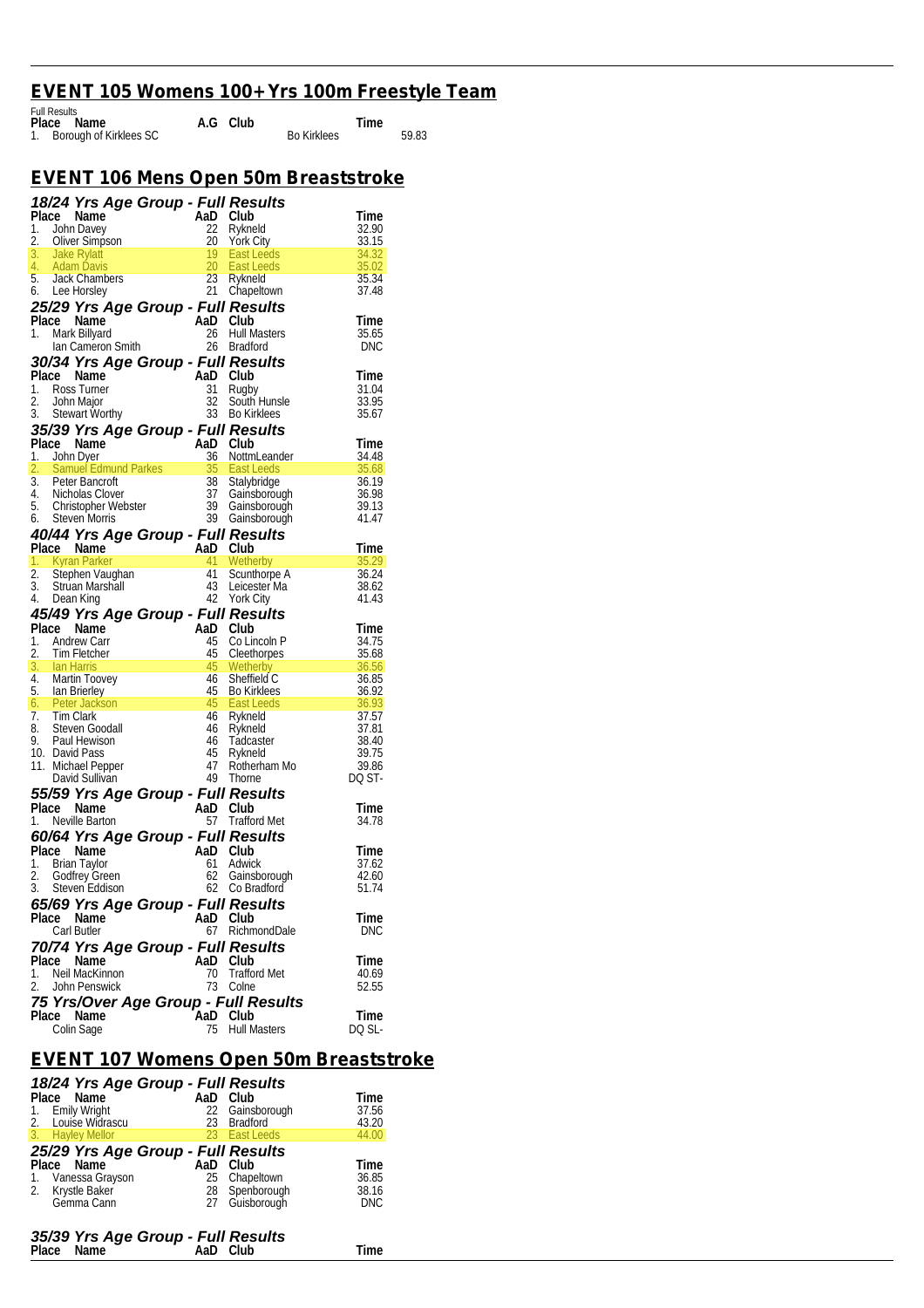| 1.      | Kaye Arbon 39<br>Sheryl Clapham 35<br>Rachel Haldenby 39                                                                                                                                                 |          | NottmLeander          | 41.42      |  |
|---------|----------------------------------------------------------------------------------------------------------------------------------------------------------------------------------------------------------|----------|-----------------------|------------|--|
| 2.      |                                                                                                                                                                                                          |          | Bradford              | 42.55      |  |
| 3.      |                                                                                                                                                                                                          |          | Gainsborough 43.54    |            |  |
|         | Lisa Stansbie                                                                                                                                                                                            | 37       | East Leeds            | <b>DNC</b> |  |
|         | 40/44 Yrs Age Group - Full Results                                                                                                                                                                       |          |                       |            |  |
| Place   | Name                                                                                                                                                                                                     |          | Club                  | Time       |  |
| $1_{-}$ | $\begin{array}{cc}\n & \text{AaD} \\  & 44\n\end{array}$<br>Tarn Whitworth                                                                                                                               |          | <b>Bradford</b>       | 39.86      |  |
| 2.      | Karen Driver                                                                                                                                                                                             | 40       | Colne                 | 43.93      |  |
| 3.      | <b>Fiona Harris</b>                                                                                                                                                                                      | 42       | Wetherby              | 44.08      |  |
|         | 45/49 Yrs Age Group - Full Results                                                                                                                                                                       |          |                       |            |  |
| Place   |                                                                                                                                                                                                          |          |                       | Time       |  |
| 1.      |                                                                                                                                                                                                          |          |                       | 39.39      |  |
| 2.      |                                                                                                                                                                                                          |          |                       | 47.96      |  |
| 3.      |                                                                                                                                                                                                          |          |                       | 48.67      |  |
| 4.      |                                                                                                                                                                                                          |          |                       | 55.88      |  |
|         | ace Name<br>Jo Bolton<br>Maggie Caldwell<br>Judie Maggie Caldwell<br>Judie Maggie Caldwell<br>19 Rykneld<br>Julie Dimaline<br>Susan Arrowsmith<br>19 Null Masters<br>Susan Arrowsmith<br>19 Null Masters |          |                       | DNC        |  |
|         |                                                                                                                                                                                                          |          |                       |            |  |
|         | 50/54 Yrs Age Group - Full Results<br>Place                                                                                                                                                              |          |                       | Time       |  |
| 1.      |                                                                                                                                                                                                          |          |                       | 43.01      |  |
| 2.      |                                                                                                                                                                                                          |          | Hartlepool<br>Halifax | 43.79      |  |
| 3.      |                                                                                                                                                                                                          |          | 53 DLHEYRKE           | 45.23      |  |
| 4.      | ace Name Table Carol Boagey<br>Julie Beaumont 52 Hartley<br>Lesley Zimmerman 52 Halifax<br>Susanne Kleanthous 53 DLHE<br>Susanne Kleanthous<br>Susanne Kleanthous                                        |          | 52 New Earswick       | 47.81      |  |
|         |                                                                                                                                                                                                          |          |                       |            |  |
|         | 55/59 Yrs Age Group - Full Results                                                                                                                                                                       |          |                       |            |  |
|         | Name<br>Place                                                                                                                                                                                            | AaD Club |                       | Time       |  |
| 1.      | Sally Shields                                                                                                                                                                                            |          | 57 Bo Kirklees        | 41.32      |  |
|         | 60/64 Yrs Age Group - Full Results                                                                                                                                                                       |          |                       |            |  |
|         | Place<br>Se Name<br>Jennifer Merritt                                                                                                                                                                     | AaD Club |                       | Time       |  |
| 1.      |                                                                                                                                                                                                          |          | 60 Spondon Mast       | 41.52      |  |
| 2.      | Aileen Ibbotson                                                                                                                                                                                          | 61       | Co Bradford           | 59.45      |  |
|         | 75 Yrs/Over Age Group - Full Results                                                                                                                                                                     |          |                       |            |  |
|         | Place<br>Name                                                                                                                                                                                            | AaD Club |                       | Time       |  |
| 1.      | Myrna Taylor                                                                                                                                                                                             | 78       | Blackpool             | 56.43      |  |
|         | <b>Betty Grayson</b>                                                                                                                                                                                     | 76       | Hull Masters          | DQ SL-2L   |  |
|         |                                                                                                                                                                                                          |          |                       |            |  |

## *EVENT 108 Mens Open 100m Backstroke*

| Place Name<br>AaD Club<br>Time<br>50<br><b>Jake Rylatt</b><br>19 East Leeds<br>1:05.47<br>1.<br>22 Rykneld<br>2.<br>1:06.97<br>33.15<br>John Davey<br>25/29 Yrs Age Group - Full Results<br>Place<br>Name<br>AaD Club<br>Time<br>27 Bradford<br>1.<br>Christopher Marsh<br>1:12.33<br>30/34 Yrs Age Group - Full Results<br>Place Name<br>50<br>AaD Club<br>Time<br>32.84<br>Simon Kerrigan<br>34 Co Sheffield<br>1.<br>1:07.67<br>Haseley Gordon<br>2.<br>30 NottmLeander<br>1:10.48<br>34.69<br>3.<br>34 Bo Kirklees<br>37.01<br>Martin Temple<br>1:16.08<br>35/39 Yrs Age Group - Full Results<br>Place Name<br>AaD<br>Club<br>50<br>Time<br>Richard Symons<br>37<br><b>Trafford Met</b><br>1:11.05<br>34.62<br>1.<br>38 Lincoln Vulc<br>Christian French<br>DNC<br>40/44 Yrs Age Group - Full Results<br>Place Name<br>AaD Club<br>50<br>Time<br>Philip Croxall<br>42<br>Colne<br>1:17.61<br>38.77<br>1.<br>42 York City<br>42.59<br>2.<br>1:28.63<br>Dean King<br>45/49 Yrs Age Group - Full Results<br>Place<br>$\overline{A}$ AaD<br>Name<br>Club<br>Time<br>50<br>37.37<br>1.<br>Andrew Carr<br>45<br>Co Lincoln P<br>1:15.43<br>47<br>39.82<br>2.<br>Andrew Gristwood<br>Cleethorpes<br>1:18.54<br>3.<br>Neil Brundle<br>45 Bradford<br>1:24.94<br>41.07<br>50/54 Yrs Age Group - Full Results<br>Place Name<br>AaD<br>50<br>- Club<br>Time<br>51<br><b>Hull Masters</b><br>1:09.82<br>1.<br>Stephen Allen<br>50 Stalybridge<br>2.<br>1:17.87<br>36.01<br>Colin Holmes<br>3.<br>53 Bo Kirklees<br>1:21.96<br>40.45<br>Martyn Binns<br>55/59 Yrs Age Group - Full Results<br>Place Name<br>AaD Club<br>Time<br>58 Co Bradford<br>1:10.59<br>Christopher Brown<br>1. | 18/24 Yrs Age Group - Full Results |  |       |
|-----------------------------------------------------------------------------------------------------------------------------------------------------------------------------------------------------------------------------------------------------------------------------------------------------------------------------------------------------------------------------------------------------------------------------------------------------------------------------------------------------------------------------------------------------------------------------------------------------------------------------------------------------------------------------------------------------------------------------------------------------------------------------------------------------------------------------------------------------------------------------------------------------------------------------------------------------------------------------------------------------------------------------------------------------------------------------------------------------------------------------------------------------------------------------------------------------------------------------------------------------------------------------------------------------------------------------------------------------------------------------------------------------------------------------------------------------------------------------------------------------------------------------------------------------------------------------------------------------------------------------------------------------------------------------|------------------------------------|--|-------|
|                                                                                                                                                                                                                                                                                                                                                                                                                                                                                                                                                                                                                                                                                                                                                                                                                                                                                                                                                                                                                                                                                                                                                                                                                                                                                                                                                                                                                                                                                                                                                                                                                                                                             |                                    |  |       |
|                                                                                                                                                                                                                                                                                                                                                                                                                                                                                                                                                                                                                                                                                                                                                                                                                                                                                                                                                                                                                                                                                                                                                                                                                                                                                                                                                                                                                                                                                                                                                                                                                                                                             |                                    |  | 31.33 |
|                                                                                                                                                                                                                                                                                                                                                                                                                                                                                                                                                                                                                                                                                                                                                                                                                                                                                                                                                                                                                                                                                                                                                                                                                                                                                                                                                                                                                                                                                                                                                                                                                                                                             |                                    |  |       |
|                                                                                                                                                                                                                                                                                                                                                                                                                                                                                                                                                                                                                                                                                                                                                                                                                                                                                                                                                                                                                                                                                                                                                                                                                                                                                                                                                                                                                                                                                                                                                                                                                                                                             |                                    |  |       |
|                                                                                                                                                                                                                                                                                                                                                                                                                                                                                                                                                                                                                                                                                                                                                                                                                                                                                                                                                                                                                                                                                                                                                                                                                                                                                                                                                                                                                                                                                                                                                                                                                                                                             |                                    |  | 50    |
|                                                                                                                                                                                                                                                                                                                                                                                                                                                                                                                                                                                                                                                                                                                                                                                                                                                                                                                                                                                                                                                                                                                                                                                                                                                                                                                                                                                                                                                                                                                                                                                                                                                                             |                                    |  | 34.46 |
|                                                                                                                                                                                                                                                                                                                                                                                                                                                                                                                                                                                                                                                                                                                                                                                                                                                                                                                                                                                                                                                                                                                                                                                                                                                                                                                                                                                                                                                                                                                                                                                                                                                                             |                                    |  |       |
|                                                                                                                                                                                                                                                                                                                                                                                                                                                                                                                                                                                                                                                                                                                                                                                                                                                                                                                                                                                                                                                                                                                                                                                                                                                                                                                                                                                                                                                                                                                                                                                                                                                                             |                                    |  |       |
|                                                                                                                                                                                                                                                                                                                                                                                                                                                                                                                                                                                                                                                                                                                                                                                                                                                                                                                                                                                                                                                                                                                                                                                                                                                                                                                                                                                                                                                                                                                                                                                                                                                                             |                                    |  |       |
|                                                                                                                                                                                                                                                                                                                                                                                                                                                                                                                                                                                                                                                                                                                                                                                                                                                                                                                                                                                                                                                                                                                                                                                                                                                                                                                                                                                                                                                                                                                                                                                                                                                                             |                                    |  |       |
|                                                                                                                                                                                                                                                                                                                                                                                                                                                                                                                                                                                                                                                                                                                                                                                                                                                                                                                                                                                                                                                                                                                                                                                                                                                                                                                                                                                                                                                                                                                                                                                                                                                                             |                                    |  |       |
|                                                                                                                                                                                                                                                                                                                                                                                                                                                                                                                                                                                                                                                                                                                                                                                                                                                                                                                                                                                                                                                                                                                                                                                                                                                                                                                                                                                                                                                                                                                                                                                                                                                                             |                                    |  |       |
|                                                                                                                                                                                                                                                                                                                                                                                                                                                                                                                                                                                                                                                                                                                                                                                                                                                                                                                                                                                                                                                                                                                                                                                                                                                                                                                                                                                                                                                                                                                                                                                                                                                                             |                                    |  |       |
|                                                                                                                                                                                                                                                                                                                                                                                                                                                                                                                                                                                                                                                                                                                                                                                                                                                                                                                                                                                                                                                                                                                                                                                                                                                                                                                                                                                                                                                                                                                                                                                                                                                                             |                                    |  |       |
|                                                                                                                                                                                                                                                                                                                                                                                                                                                                                                                                                                                                                                                                                                                                                                                                                                                                                                                                                                                                                                                                                                                                                                                                                                                                                                                                                                                                                                                                                                                                                                                                                                                                             |                                    |  |       |
|                                                                                                                                                                                                                                                                                                                                                                                                                                                                                                                                                                                                                                                                                                                                                                                                                                                                                                                                                                                                                                                                                                                                                                                                                                                                                                                                                                                                                                                                                                                                                                                                                                                                             |                                    |  |       |
|                                                                                                                                                                                                                                                                                                                                                                                                                                                                                                                                                                                                                                                                                                                                                                                                                                                                                                                                                                                                                                                                                                                                                                                                                                                                                                                                                                                                                                                                                                                                                                                                                                                                             |                                    |  |       |
|                                                                                                                                                                                                                                                                                                                                                                                                                                                                                                                                                                                                                                                                                                                                                                                                                                                                                                                                                                                                                                                                                                                                                                                                                                                                                                                                                                                                                                                                                                                                                                                                                                                                             |                                    |  |       |
|                                                                                                                                                                                                                                                                                                                                                                                                                                                                                                                                                                                                                                                                                                                                                                                                                                                                                                                                                                                                                                                                                                                                                                                                                                                                                                                                                                                                                                                                                                                                                                                                                                                                             |                                    |  |       |
|                                                                                                                                                                                                                                                                                                                                                                                                                                                                                                                                                                                                                                                                                                                                                                                                                                                                                                                                                                                                                                                                                                                                                                                                                                                                                                                                                                                                                                                                                                                                                                                                                                                                             |                                    |  |       |
|                                                                                                                                                                                                                                                                                                                                                                                                                                                                                                                                                                                                                                                                                                                                                                                                                                                                                                                                                                                                                                                                                                                                                                                                                                                                                                                                                                                                                                                                                                                                                                                                                                                                             |                                    |  |       |
|                                                                                                                                                                                                                                                                                                                                                                                                                                                                                                                                                                                                                                                                                                                                                                                                                                                                                                                                                                                                                                                                                                                                                                                                                                                                                                                                                                                                                                                                                                                                                                                                                                                                             |                                    |  |       |
|                                                                                                                                                                                                                                                                                                                                                                                                                                                                                                                                                                                                                                                                                                                                                                                                                                                                                                                                                                                                                                                                                                                                                                                                                                                                                                                                                                                                                                                                                                                                                                                                                                                                             |                                    |  |       |
|                                                                                                                                                                                                                                                                                                                                                                                                                                                                                                                                                                                                                                                                                                                                                                                                                                                                                                                                                                                                                                                                                                                                                                                                                                                                                                                                                                                                                                                                                                                                                                                                                                                                             |                                    |  |       |
|                                                                                                                                                                                                                                                                                                                                                                                                                                                                                                                                                                                                                                                                                                                                                                                                                                                                                                                                                                                                                                                                                                                                                                                                                                                                                                                                                                                                                                                                                                                                                                                                                                                                             |                                    |  |       |
|                                                                                                                                                                                                                                                                                                                                                                                                                                                                                                                                                                                                                                                                                                                                                                                                                                                                                                                                                                                                                                                                                                                                                                                                                                                                                                                                                                                                                                                                                                                                                                                                                                                                             |                                    |  |       |
|                                                                                                                                                                                                                                                                                                                                                                                                                                                                                                                                                                                                                                                                                                                                                                                                                                                                                                                                                                                                                                                                                                                                                                                                                                                                                                                                                                                                                                                                                                                                                                                                                                                                             |                                    |  |       |
|                                                                                                                                                                                                                                                                                                                                                                                                                                                                                                                                                                                                                                                                                                                                                                                                                                                                                                                                                                                                                                                                                                                                                                                                                                                                                                                                                                                                                                                                                                                                                                                                                                                                             |                                    |  | 34.27 |
|                                                                                                                                                                                                                                                                                                                                                                                                                                                                                                                                                                                                                                                                                                                                                                                                                                                                                                                                                                                                                                                                                                                                                                                                                                                                                                                                                                                                                                                                                                                                                                                                                                                                             |                                    |  |       |
|                                                                                                                                                                                                                                                                                                                                                                                                                                                                                                                                                                                                                                                                                                                                                                                                                                                                                                                                                                                                                                                                                                                                                                                                                                                                                                                                                                                                                                                                                                                                                                                                                                                                             |                                    |  |       |
|                                                                                                                                                                                                                                                                                                                                                                                                                                                                                                                                                                                                                                                                                                                                                                                                                                                                                                                                                                                                                                                                                                                                                                                                                                                                                                                                                                                                                                                                                                                                                                                                                                                                             |                                    |  |       |
|                                                                                                                                                                                                                                                                                                                                                                                                                                                                                                                                                                                                                                                                                                                                                                                                                                                                                                                                                                                                                                                                                                                                                                                                                                                                                                                                                                                                                                                                                                                                                                                                                                                                             |                                    |  | 50    |
|                                                                                                                                                                                                                                                                                                                                                                                                                                                                                                                                                                                                                                                                                                                                                                                                                                                                                                                                                                                                                                                                                                                                                                                                                                                                                                                                                                                                                                                                                                                                                                                                                                                                             |                                    |  | 34.59 |
|                                                                                                                                                                                                                                                                                                                                                                                                                                                                                                                                                                                                                                                                                                                                                                                                                                                                                                                                                                                                                                                                                                                                                                                                                                                                                                                                                                                                                                                                                                                                                                                                                                                                             |                                    |  |       |
|                                                                                                                                                                                                                                                                                                                                                                                                                                                                                                                                                                                                                                                                                                                                                                                                                                                                                                                                                                                                                                                                                                                                                                                                                                                                                                                                                                                                                                                                                                                                                                                                                                                                             |                                    |  |       |
| 60/64 Yrs Age Group - Full Results                                                                                                                                                                                                                                                                                                                                                                                                                                                                                                                                                                                                                                                                                                                                                                                                                                                                                                                                                                                                                                                                                                                                                                                                                                                                                                                                                                                                                                                                                                                                                                                                                                          |                                    |  |       |
| Place<br>AaD Club<br>Time<br>Name                                                                                                                                                                                                                                                                                                                                                                                                                                                                                                                                                                                                                                                                                                                                                                                                                                                                                                                                                                                                                                                                                                                                                                                                                                                                                                                                                                                                                                                                                                                                                                                                                                           |                                    |  | 50    |
| Michael Keeble<br>1:28.66<br>1.<br>60 Gainsborough                                                                                                                                                                                                                                                                                                                                                                                                                                                                                                                                                                                                                                                                                                                                                                                                                                                                                                                                                                                                                                                                                                                                                                                                                                                                                                                                                                                                                                                                                                                                                                                                                          |                                    |  | 41.86 |
| 65/69 Yrs Age Group - Full Results                                                                                                                                                                                                                                                                                                                                                                                                                                                                                                                                                                                                                                                                                                                                                                                                                                                                                                                                                                                                                                                                                                                                                                                                                                                                                                                                                                                                                                                                                                                                                                                                                                          |                                    |  |       |
| 50<br>AaD Club<br>Place<br>Name<br>Time                                                                                                                                                                                                                                                                                                                                                                                                                                                                                                                                                                                                                                                                                                                                                                                                                                                                                                                                                                                                                                                                                                                                                                                                                                                                                                                                                                                                                                                                                                                                                                                                                                     |                                    |  |       |
| Carl Butler<br>67 RichmondDale<br><b>DNC</b>                                                                                                                                                                                                                                                                                                                                                                                                                                                                                                                                                                                                                                                                                                                                                                                                                                                                                                                                                                                                                                                                                                                                                                                                                                                                                                                                                                                                                                                                                                                                                                                                                                |                                    |  |       |
| 75 Yrs/Over Age Group - Full Results                                                                                                                                                                                                                                                                                                                                                                                                                                                                                                                                                                                                                                                                                                                                                                                                                                                                                                                                                                                                                                                                                                                                                                                                                                                                                                                                                                                                                                                                                                                                                                                                                                        |                                    |  |       |
| Place Name<br>AaD<br>Club<br>50<br>Time                                                                                                                                                                                                                                                                                                                                                                                                                                                                                                                                                                                                                                                                                                                                                                                                                                                                                                                                                                                                                                                                                                                                                                                                                                                                                                                                                                                                                                                                                                                                                                                                                                     |                                    |  |       |
| 55.80<br><b>Hull Masters</b><br>1:57.27<br>1.<br>Colin Sage<br>75                                                                                                                                                                                                                                                                                                                                                                                                                                                                                                                                                                                                                                                                                                                                                                                                                                                                                                                                                                                                                                                                                                                                                                                                                                                                                                                                                                                                                                                                                                                                                                                                           |                                    |  |       |
| 2.<br>1:04.27<br>Raoul Feld<br>81<br>2:15.72<br>Lindum Mink                                                                                                                                                                                                                                                                                                                                                                                                                                                                                                                                                                                                                                                                                                                                                                                                                                                                                                                                                                                                                                                                                                                                                                                                                                                                                                                                                                                                                                                                                                                                                                                                                 |                                    |  |       |

### *EVENT 109 Womens Open 100m Backstroke*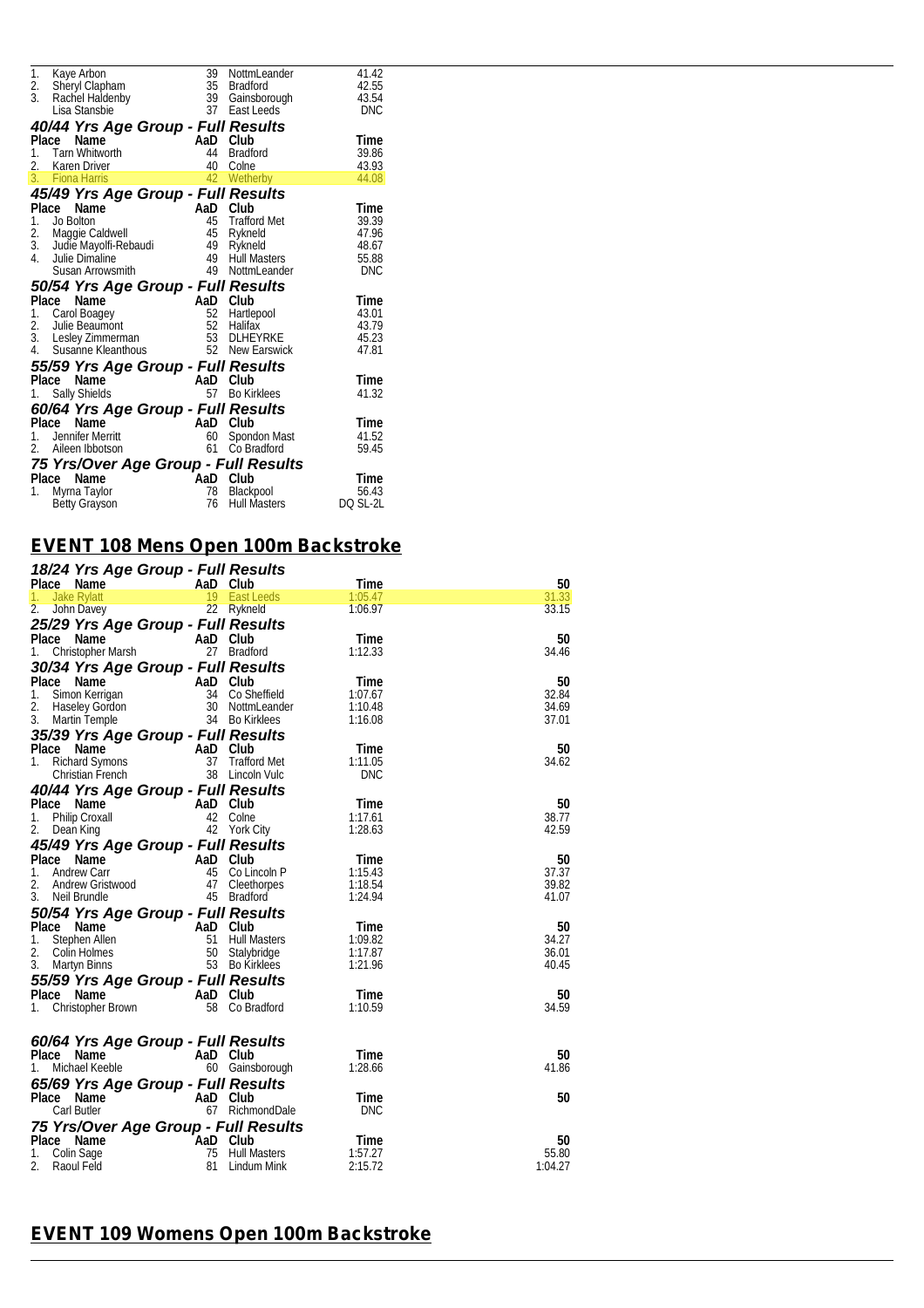| 18/24 Yrs Age Group - Full Results                                                                                                                                                                                                                                 |          |                                                   |            |       |
|--------------------------------------------------------------------------------------------------------------------------------------------------------------------------------------------------------------------------------------------------------------------|----------|---------------------------------------------------|------------|-------|
| Place<br>ace Name<br>Deborah Crossland<br>Claire Shortt<br>Lucy Burnside<br>Sarah Clark<br>24 Hull Masters<br>24 Hull Masters                                                                                                                                      |          |                                                   | Time       | 50    |
| 1.                                                                                                                                                                                                                                                                 |          |                                                   | 1:12.42    | 34.72 |
| 2.                                                                                                                                                                                                                                                                 |          |                                                   | 1:12.69    | 34.93 |
| 3.                                                                                                                                                                                                                                                                 |          |                                                   | 1:13.55    | 35.10 |
| 4.                                                                                                                                                                                                                                                                 |          |                                                   | 1:21.64    | 39.50 |
| 25/29 Yrs Age Group - Full Results                                                                                                                                                                                                                                 |          |                                                   |            |       |
| Place Name<br>AaD Club<br>1<br>25 Sheffie<br>28 Spenh                                                                                                                                                                                                              |          |                                                   | Time       | 50    |
| 1.<br>Lucy Rodwell                                                                                                                                                                                                                                                 |          | Sheffield C                                       | 1:14.85    | 35.93 |
| 2.<br>Katy Griffiths                                                                                                                                                                                                                                               |          | 28 Spenborough                                    | 1:22.15    | 39.53 |
| 30/34 Yrs Age Group - Full Results                                                                                                                                                                                                                                 |          |                                                   |            |       |
| Place Name<br>$AaD$ <sub>34</sub>                                                                                                                                                                                                                                  |          | Club                                              | Time       | 50    |
| Tina Wilson<br>1.                                                                                                                                                                                                                                                  |          | Donc Dartes                                       | 1:10.87    | 33.64 |
| 2.<br>Sarah Kinsey                                                                                                                                                                                                                                                 |          | 32 Bo Kirklees                                    | 1:17.77    | 38.02 |
| 35/39 Yrs Age Group - Full Results                                                                                                                                                                                                                                 |          |                                                   |            |       |
| Place Name                                                                                                                                                                                                                                                         | AaD Club |                                                   | Time       | 50    |
| Amber Bensley                                                                                                                                                                                                                                                      |          | 38 Louth                                          | <b>DNC</b> |       |
| 40/44 Yrs Age Group - Full Results                                                                                                                                                                                                                                 |          |                                                   |            |       |
| Place Name<br>Ce Name<br>Tam Whitworth<br>1977 - An Bradford<br>1978 - An Bradford<br>1978 - An Bradford<br>1978 - An Bradford<br>1978 - An Bradford<br>1980 - An Bradford<br>1980 - An Bradford<br>1980 - An Bradford<br>1980 - An Bradford<br>1980 - An Bradford |          |                                                   | Time       | 50    |
| 1.                                                                                                                                                                                                                                                                 |          |                                                   | 1:21.71    | 39.89 |
| 2.                                                                                                                                                                                                                                                                 |          |                                                   | 1:25.11    | 41.19 |
| 3. Kirsten Durrans                                                                                                                                                                                                                                                 |          |                                                   | 1:31.79    | 44.91 |
| 4.<br>Sarah Greaves                                                                                                                                                                                                                                                |          | 43 Bo Kirklees                                    | 1:40.82    | 48.00 |
| 45/49 Yrs Age Group - Full Results                                                                                                                                                                                                                                 |          |                                                   |            |       |
|                                                                                                                                                                                                                                                                    |          | Club                                              | Time       | 50    |
| Place Name<br>1. Carolyn Irvine<br>48                                                                                                                                                                                                                              | 48       | Bo Kirklees                                       | 1:20.36    | 39.08 |
| Susan Arrowsmith                                                                                                                                                                                                                                                   |          | 49 NottmLeander                                   | <b>DNC</b> |       |
| 50/54 Yrs Age Group - Full Results                                                                                                                                                                                                                                 |          |                                                   |            |       |
| Place Name                                                                                                                                                                                                                                                         | AaD Club |                                                   | Time       | 50    |
| Lesley Zimmerman                                                                                                                                                                                                                                                   |          | 53 DLHEYRKE                                       | 1:32.93    | 44.93 |
| 55/59 Yrs Age Group - Full Results                                                                                                                                                                                                                                 |          |                                                   |            |       |
| Place Name                                                                                                                                                                                                                                                         |          | Club                                              | Time       | 50    |
| AaD<br>1.<br>Wendy Offord                                                                                                                                                                                                                                          |          | 57 Bo Kirklees                                    | 1:31.95    | 44.20 |
|                                                                                                                                                                                                                                                                    |          |                                                   |            |       |
| 60/64 Yrs Age Group - Full Results                                                                                                                                                                                                                                 |          | <b>Full Results</b><br>aD Club<br>63 Trafford Met |            |       |
| ce Name<br>Rachel Barton<br>Place Name                                                                                                                                                                                                                             | AaD Club |                                                   | Time       | 50    |
| 1.                                                                                                                                                                                                                                                                 |          |                                                   | 1:25.02    | 41.25 |
| 2.<br>Janet West                                                                                                                                                                                                                                                   |          | 60 Retford                                        | 1:38.64    | 48.45 |
| 65/69 Yrs Age Group - Full Results                                                                                                                                                                                                                                 |          |                                                   |            |       |
| Place<br>Name<br>$AaD$ <sub>69</sub>                                                                                                                                                                                                                               |          | Club                                              | Time       | 50    |
| Doreen Gordon<br>1.                                                                                                                                                                                                                                                | 69       | Southport                                         | 1:44.76    | 50.11 |

#### *EVENT 110 Womens 220+ Yrs 100m Medley Team*

| <b>Full Results</b>    |          |                     |          |  |
|------------------------|----------|---------------------|----------|--|
| Place Name             | A.G Club |                     | Time     |  |
| <b>Hull Masters SC</b> |          | <b>Hull Masters</b> | DQ SA-3L |  |

#### *EVENT 111 Mens 220+ Yrs 100m Medley Team*

| <b>Full Results</b> |          |                     |         |
|---------------------|----------|---------------------|---------|
| Place Name          | A.G Club | Time                |         |
| 1. Gainsborough SC  |          | Gainsborough        | 1:04.47 |
| 2. Hull Masters SC  |          | <b>Hull Masters</b> | 1:05.03 |

#### *EVENT 112 Womens 140+ Yrs 100m Medley Team*

| <b>Full Results</b> |          |                 |         |
|---------------------|----------|-----------------|---------|
| Place Name          | A.G Club |                 | Time    |
| 1. Bradford SC      |          | <b>Bradford</b> | 1:10.91 |

#### *EVENT 113 Mens 140+ Yrs 100m Medley Team*

| <b>Full Results</b><br>Place Name | A.G Club |              | Time    |
|-----------------------------------|----------|--------------|---------|
| 1. East Leeds SC                  |          | East Leeds   | 1:00.33 |
| 2. Nottingham Leander SC          |          | NottmLeander | 1:00.55 |
| 3. Gainsborough SC                |          | Gainsborough | 1:01.84 |

#### *EVENT 114 Womens Open 50m Butterfly*

| 18/24 Yrs Age Group - Full Results<br>Place Name<br><b>Claire Shortt</b><br>1.<br>Lucy Burnside<br>2.<br>3. Emily Wright<br>4. Hayley Mellor | AaD<br>24<br>19 | Club<br>Rotherham Mo<br>Bradford<br>22 Gainsborough<br>23 East Leeds | Time<br>33.06<br>33.21<br>34.48<br>36.56 |  |  |  |  |
|----------------------------------------------------------------------------------------------------------------------------------------------|-----------------|----------------------------------------------------------------------|------------------------------------------|--|--|--|--|
| 25/29 Yrs Age Group - Full Results                                                                                                           |                 |                                                                      |                                          |  |  |  |  |
| Place Name<br>Lucy Rodwell<br>1.<br>2.<br>Natalie Taylor<br>3. Kimberley Clarkson                                                            | AaD             | Club<br>25 Sheffield C<br>29 Sheffield C<br>27 Hull Masters          | Time<br>32.10<br>35.78<br>36.72          |  |  |  |  |
| 30/34 Yrs Age Group - Full Results                                                                                                           |                 |                                                                      |                                          |  |  |  |  |
| Place Name                                                                                                                                   | AaD             | Club                                                                 | Time                                     |  |  |  |  |
| 1. Tina Wilson<br>Donc Dartes<br>31.90<br>34<br>35/39 Yrs Age Group - Full Results                                                           |                 |                                                                      |                                          |  |  |  |  |
| Place<br>Name                                                                                                                                | AaD             | Club                                                                 | Time                                     |  |  |  |  |
| 1. Sheryl Clapham                                                                                                                            | 35              | <b>Bradford</b>                                                      | 36.97                                    |  |  |  |  |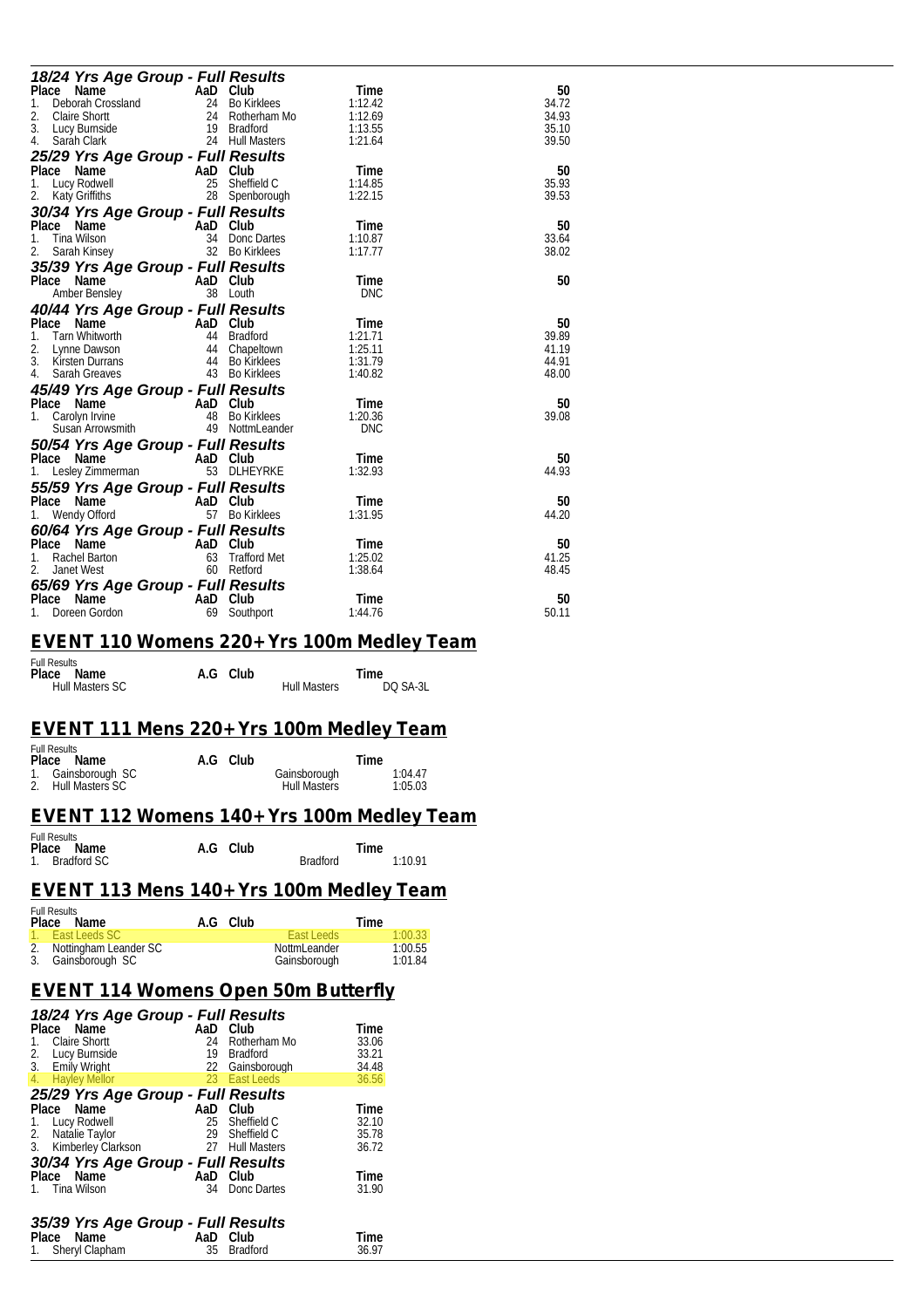| 2.    | Kaye Arbon                                                                                                                                                                                                                     |          | 39 NottmLeander     | 38.47      |  |  |  |  |  |
|-------|--------------------------------------------------------------------------------------------------------------------------------------------------------------------------------------------------------------------------------|----------|---------------------|------------|--|--|--|--|--|
|       | Lisa Stansbie                                                                                                                                                                                                                  | 37       | East Leeds          | <b>DNC</b> |  |  |  |  |  |
|       |                                                                                                                                                                                                                                |          |                     |            |  |  |  |  |  |
| Place | 40/44 Yrs Age Group - Full Results<br>AaD<br>Time<br>Name<br>Club                                                                                                                                                              |          |                     |            |  |  |  |  |  |
|       | rd A<br>1. Philippa Rickard                                                                                                                                                                                                    |          | 40 Co Leeds         | 32.59      |  |  |  |  |  |
| 2.    | <b>Ruth Rhodes</b>                                                                                                                                                                                                             | 43       | <b>Bradford</b>     | 34.49      |  |  |  |  |  |
|       | 45/49 Yrs Age Group - Full Results                                                                                                                                                                                             |          |                     |            |  |  |  |  |  |
| Place |                                                                                                                                                                                                                                |          |                     | Time       |  |  |  |  |  |
| 1.    | Ce Name<br>Karen Graham 46 Ilkley<br>Carolyn Irvine 48 Bo Kir<br>Maggie Caldwell<br>45 Rykne                                                                                                                                   |          |                     | 34.37      |  |  |  |  |  |
|       | 2. Carolyn Irvine                                                                                                                                                                                                              |          | Bo Kirklees         | 37.09      |  |  |  |  |  |
| 3.    |                                                                                                                                                                                                                                |          | Rykneld             | 42.69      |  |  |  |  |  |
|       | Susan Arrowsmith 49                                                                                                                                                                                                            |          | NottmLeander        | <b>DNC</b> |  |  |  |  |  |
|       |                                                                                                                                                                                                                                |          |                     |            |  |  |  |  |  |
|       | 50/54 Yrs Age Group - Full Results                                                                                                                                                                                             |          |                     |            |  |  |  |  |  |
| Place | Compare Compare Compare Compare Compare Compare Compare Compare Compare Compare Compare Compare Compare Compare Compare Compare Compare Compare Compare Compare Compare Compare Compare Compare Compare Compare Compare Compar |          |                     | Time       |  |  |  |  |  |
|       | 1. Lesley Killen                                                                                                                                                                                                               |          | 51 York City        | 38.47      |  |  |  |  |  |
| 2.    |                                                                                                                                                                                                                                |          | DLHEYRKE            | 41.34      |  |  |  |  |  |
|       | 52<br>3. Carol Boagey                                                                                                                                                                                                          |          | Hartlepool          | 42.29      |  |  |  |  |  |
|       | 4. Susanne Kleanthous                                                                                                                                                                                                          |          | 52 New Earswick     | 48.16      |  |  |  |  |  |
|       | 55/59 Yrs Age Group - Full Results                                                                                                                                                                                             |          |                     |            |  |  |  |  |  |
| Place | Name                                                                                                                                                                                                                           | AaD Club |                     | Time       |  |  |  |  |  |
|       | Christine Gillard                                                                                                                                                                                                              | 55       | Calv Bing           | 42.71      |  |  |  |  |  |
|       | 60/64 Yrs Age Group - Full Results                                                                                                                                                                                             |          |                     |            |  |  |  |  |  |
|       | Place Name<br>Comment of Name<br>Rachel Barton<br>Jennifer Merritt                                                                                                                                                             | AaD Club |                     | Time       |  |  |  |  |  |
|       |                                                                                                                                                                                                                                | 63       | <b>Trafford Met</b> | 36.65      |  |  |  |  |  |
| 2.    | Jennifer Merritt                                                                                                                                                                                                               | 60       | Spondon Mast        | 39.41      |  |  |  |  |  |
|       | 75 Yrs/Over Age Group - Full Results                                                                                                                                                                                           |          |                     |            |  |  |  |  |  |
| Place | Name                                                                                                                                                                                                                           | AaD      | Club                | Time       |  |  |  |  |  |
| 1.    | <b>Betty Grayson</b>                                                                                                                                                                                                           | 76       | <b>Hull Masters</b> | 1:11.47    |  |  |  |  |  |
|       |                                                                                                                                                                                                                                |          |                     |            |  |  |  |  |  |

# *EVENT 115 Mens Open 50m Butterfly*

| 18/24 Yrs Age Group - Full Results<br>1. Thomas McAvoy 23 Bo Kirklees<br>1. Thomas McAvoy 23 Bo Kirklees<br>2.8.34<br>2. Jake Rylatt 19 East Leeds<br>3. Michael Glossop<br>4. Adam Davis<br>5. Oliver Simpson 20 York City<br>6. Kevin Schofi                                          |  |  |
|-----------------------------------------------------------------------------------------------------------------------------------------------------------------------------------------------------------------------------------------------------------------------------------------|--|--|
|                                                                                                                                                                                                                                                                                         |  |  |
|                                                                                                                                                                                                                                                                                         |  |  |
|                                                                                                                                                                                                                                                                                         |  |  |
|                                                                                                                                                                                                                                                                                         |  |  |
|                                                                                                                                                                                                                                                                                         |  |  |
|                                                                                                                                                                                                                                                                                         |  |  |
|                                                                                                                                                                                                                                                                                         |  |  |
|                                                                                                                                                                                                                                                                                         |  |  |
|                                                                                                                                                                                                                                                                                         |  |  |
|                                                                                                                                                                                                                                                                                         |  |  |
|                                                                                                                                                                                                                                                                                         |  |  |
|                                                                                                                                                                                                                                                                                         |  |  |
|                                                                                                                                                                                                                                                                                         |  |  |
|                                                                                                                                                                                                                                                                                         |  |  |
|                                                                                                                                                                                                                                                                                         |  |  |
|                                                                                                                                                                                                                                                                                         |  |  |
| 4. Christopher Matsin<br><b>30/34 Yrs Age Group - Full Results</b><br>Time<br>1. Piotr Markiewicz<br>1. Piotr Markiewicz<br>1. Piotr Markiewicz<br>1. John Major<br>1. John Major<br>1. John Major<br>1. John Major<br>1. John Major<br>1. John Major<br>1.                             |  |  |
|                                                                                                                                                                                                                                                                                         |  |  |
|                                                                                                                                                                                                                                                                                         |  |  |
|                                                                                                                                                                                                                                                                                         |  |  |
|                                                                                                                                                                                                                                                                                         |  |  |
|                                                                                                                                                                                                                                                                                         |  |  |
|                                                                                                                                                                                                                                                                                         |  |  |
| 4. Jonanian MacLaren<br><b>35/39 Yrs Age Group - Full Results</b><br><b>Pace Manne 1. Paul Ellis</b><br><b>Pace Manne 1. Paul Ellis</b><br><b>Pace 1. Paul Ellis</b><br><b>Pace 1. Paul Ellis</b><br><b>Pace 1. Paul Ellis</b><br><b>Pace 1. Paul Ellis</b><br><b>Pace 1. Pace 1. P</b> |  |  |
|                                                                                                                                                                                                                                                                                         |  |  |
|                                                                                                                                                                                                                                                                                         |  |  |
|                                                                                                                                                                                                                                                                                         |  |  |
|                                                                                                                                                                                                                                                                                         |  |  |
|                                                                                                                                                                                                                                                                                         |  |  |
|                                                                                                                                                                                                                                                                                         |  |  |
| Nicholas Clover<br>1. Kyran Parker<br>1. Kyran Parker<br>1. Kyran Parker<br>1. Agram Parker<br>1. Agram Parker<br>1. Agram Parker<br>1. Agram A1 Wetherby<br>1. Struan Marshall<br>1. Struan Marshall<br>1. Stephen Vaughan<br>1. Stephen Smith<br>1.                                   |  |  |
|                                                                                                                                                                                                                                                                                         |  |  |
|                                                                                                                                                                                                                                                                                         |  |  |
|                                                                                                                                                                                                                                                                                         |  |  |
|                                                                                                                                                                                                                                                                                         |  |  |
|                                                                                                                                                                                                                                                                                         |  |  |
|                                                                                                                                                                                                                                                                                         |  |  |
|                                                                                                                                                                                                                                                                                         |  |  |
|                                                                                                                                                                                                                                                                                         |  |  |
|                                                                                                                                                                                                                                                                                         |  |  |
|                                                                                                                                                                                                                                                                                         |  |  |
|                                                                                                                                                                                                                                                                                         |  |  |
|                                                                                                                                                                                                                                                                                         |  |  |
|                                                                                                                                                                                                                                                                                         |  |  |
|                                                                                                                                                                                                                                                                                         |  |  |
|                                                                                                                                                                                                                                                                                         |  |  |
|                                                                                                                                                                                                                                                                                         |  |  |
|                                                                                                                                                                                                                                                                                         |  |  |
|                                                                                                                                                                                                                                                                                         |  |  |
|                                                                                                                                                                                                                                                                                         |  |  |
| Stephen Smith<br>43 Come<br>43 Come<br>1. Philip Haworth<br>1. Philip Haworth<br>1. Philip Haworth<br>1. Philip Haworth<br>1. Philip Haworth<br>46 Stylend<br>46 Stylend<br>47 NottmLeander<br>47 NottmLeander<br>17 Research<br>17 Research<br>17 Researc                              |  |  |

# *50/54 Yrs Age Group - Full Results*  **Place Name Carp Carp Carp France Allen 51 Hull Masters 52.29<br>
1. Stephen Allen 51 Hull Masters 32.29<br>
2. Michael Sloan 52 Gainsborough 32.69**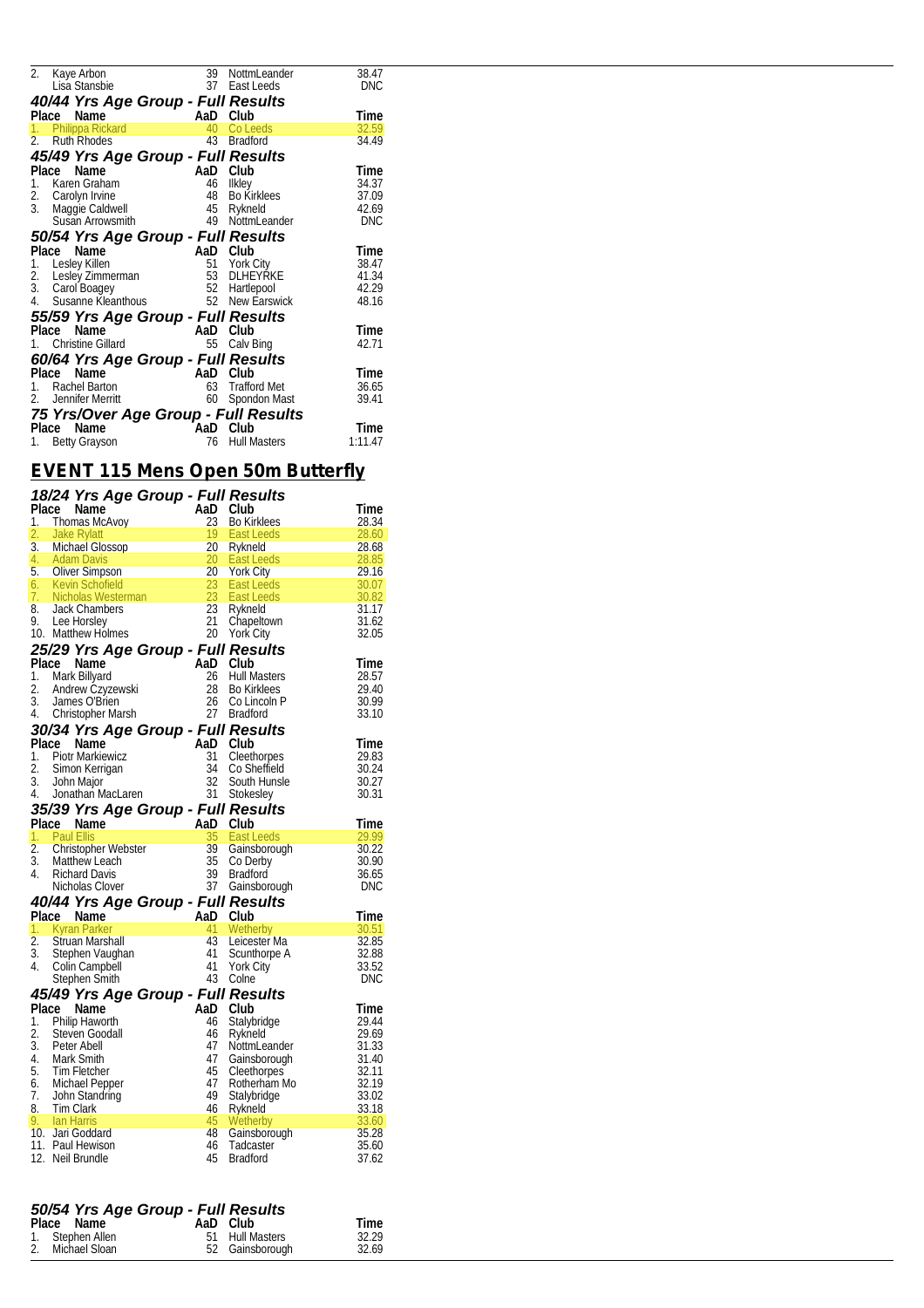| <b>Trevor Thewlis</b>                                                                                                                                                                                                                                                                    |                        | 54 Bo Kirklees                    | 33.83          |       |
|------------------------------------------------------------------------------------------------------------------------------------------------------------------------------------------------------------------------------------------------------------------------------------------|------------------------|-----------------------------------|----------------|-------|
|                                                                                                                                                                                                                                                                                          |                        |                                   |                |       |
| 55/59 Yrs Age Group - Full Results                                                                                                                                                                                                                                                       |                        |                                   |                |       |
| <b>59 Yrs Age of Capital City Controls Control City Controls Controls Controls Controls Controls Controls Controls Controls Controls Controls Controls Controls Controls Controls Controls Controls Controls Controls Controls C</b>                                                     |                        |                                   |                |       |
| Place Name                                                                                                                                                                                                                                                                               |                        |                                   | Time           |       |
| 1.                                                                                                                                                                                                                                                                                       |                        |                                   | 31.97          |       |
| 2.                                                                                                                                                                                                                                                                                       |                        |                                   | 35.80          |       |
|                                                                                                                                                                                                                                                                                          |                        |                                   |                |       |
| 3.                                                                                                                                                                                                                                                                                       |                        |                                   | 35.94          |       |
| and the state of the state of the state of the state of the state of the state of the state of the state of th<br>and the state of the state of the state of the state of the state of the state of the state of the state of th<br>4.<br>Derek Lloyd                                    |                        |                                   | 39.95          |       |
|                                                                                                                                                                                                                                                                                          |                        |                                   |                |       |
| 60/64 Yrs Age Group - Full Results                                                                                                                                                                                                                                                       |                        |                                   |                |       |
| Place Name                                                                                                                                                                                                                                                                               | AaD Club<br>63 Fnfield |                                   | Time           |       |
|                                                                                                                                                                                                                                                                                          |                        |                                   |                |       |
| 1.<br>Peter Kerslake                                                                                                                                                                                                                                                                     |                        | 63 Enfield WP                     | 33.37          |       |
| 2.<br><b>Brian Taylor</b>                                                                                                                                                                                                                                                                |                        | 61 Adwick                         | 36.81          |       |
|                                                                                                                                                                                                                                                                                          |                        |                                   |                |       |
| 3.<br>Godfrey Green                                                                                                                                                                                                                                                                      |                        | 62 Gainsborough                   | 41.47          |       |
|                                                                                                                                                                                                                                                                                          |                        |                                   |                |       |
| 70/74 Yrs Age Group - Full Results                                                                                                                                                                                                                                                       |                        |                                   |                |       |
| Place Name                                                                                                                                                                                                                                                                               | AaD Club               |                                   | Time           |       |
|                                                                                                                                                                                                                                                                                          |                        |                                   |                |       |
| Neil MacKinnon<br>1.                                                                                                                                                                                                                                                                     |                        | 70 Trafford Met                   | 33.94          |       |
| 2.<br>Dennis Harrison                                                                                                                                                                                                                                                                    |                        | 74 Hull Masters                   | 45.57          |       |
|                                                                                                                                                                                                                                                                                          |                        |                                   |                |       |
| <u>EVENT 116 Womens Open 100m Freestyle</u>                                                                                                                                                                                                                                              |                        |                                   |                |       |
|                                                                                                                                                                                                                                                                                          |                        |                                   |                |       |
|                                                                                                                                                                                                                                                                                          |                        |                                   |                |       |
| 18/24 Yrs Age Group - Full Results                                                                                                                                                                                                                                                       |                        |                                   |                |       |
| Place Name                                                                                                                                                                                                                                                                               |                        |                                   | Time           | 50    |
|                                                                                                                                                                                                                                                                                          |                        |                                   |                |       |
| 1.                                                                                                                                                                                                                                                                                       |                        |                                   | 1:04.61        | 31.81 |
| 2.                                                                                                                                                                                                                                                                                       |                        |                                   | 1:05.03        | 31.31 |
| 3.                                                                                                                                                                                                                                                                                       |                        |                                   | 1:05.51        | 31.48 |
|                                                                                                                                                                                                                                                                                          |                        |                                   |                |       |
| 4.                                                                                                                                                                                                                                                                                       |                        |                                   | 1:06.19        | 32.27 |
| 5.                                                                                                                                                                                                                                                                                       |                        |                                   | 1:07.26        | 32.09 |
|                                                                                                                                                                                                                                                                                          |                        |                                   |                |       |
| 6.                                                                                                                                                                                                                                                                                       |                        |                                   | 1:10.20        | 33.30 |
| 7.                                                                                                                                                                                                                                                                                       |                        |                                   | 1:10.85        | 33.13 |
| ace Name<br>Laura Bowden<br>Laura Bowden<br>Claire Shortt<br>Laura Bowden<br>Claire Shortt<br>24 Rotherham Mo<br>Lucy Burnside<br>And 24 Rotherham Mo<br>Lucy Burnside<br>29 Bo Kirklees<br>Emily Wright<br>Lessica Oldcorn<br>22 Gainsbrough<br>Lessica O<br>8.<br><b>Hayley Mellor</b> |                        | 23 East Leeds                     | 1:12.12        | 33.97 |
|                                                                                                                                                                                                                                                                                          |                        |                                   |                |       |
| 9.<br>Louise Widrascu                                                                                                                                                                                                                                                                    |                        | 23 Bradford                       | 1:12.63        | 34.37 |
|                                                                                                                                                                                                                                                                                          |                        |                                   |                |       |
| 25/29 Yrs Age Group - Full Results                                                                                                                                                                                                                                                       |                        |                                   |                |       |
| Place Name<br>Ce Name<br>Jamie Offord<br>1990 - An Club<br>Club<br>26 Bo Kirklees<br>Vanessa Grayson<br>Lucy Rodwell<br>25 Sheffield C<br>Natalie Taylor<br>29 Sheffield C<br>Gemma Cann<br>27 Guisborough                                                                               |                        |                                   | l ime          | 50    |
|                                                                                                                                                                                                                                                                                          |                        |                                   |                |       |
| 1.                                                                                                                                                                                                                                                                                       |                        |                                   | 1:01.67        | 30.25 |
| 2.                                                                                                                                                                                                                                                                                       |                        |                                   | 1:05.01        | 31.79 |
|                                                                                                                                                                                                                                                                                          |                        |                                   |                | 32.16 |
| 3.                                                                                                                                                                                                                                                                                       |                        |                                   | 1:05.90        |       |
| 4.                                                                                                                                                                                                                                                                                       |                        |                                   | 1:09.10        | 33.23 |
| Gemma Cann                                                                                                                                                                                                                                                                               |                        |                                   | <b>DNC</b>     |       |
|                                                                                                                                                                                                                                                                                          |                        | 27 Guisborough<br>29 Trafford Met |                |       |
| Rebecca Lennon                                                                                                                                                                                                                                                                           |                        | 29 Trafford Met                   | <b>DNC</b>     |       |
|                                                                                                                                                                                                                                                                                          |                        |                                   |                |       |
| 30/34 Yrs Age Group - Full Results                                                                                                                                                                                                                                                       |                        |                                   |                |       |
| Place Name<br>AaD Club<br>34 Donc l<br>33 Romfo                                                                                                                                                                                                                                          |                        |                                   | Time           | 50    |
|                                                                                                                                                                                                                                                                                          |                        |                                   |                |       |
| 1.<br>Tina Wilson                                                                                                                                                                                                                                                                        |                        | 34 Donc Dartes                    | 1:01.35        | 29.72 |
| 2.<br>Kay Hamilton                                                                                                                                                                                                                                                                       |                        | 33 Romford Town                   | 1:09.08        | 33.14 |
|                                                                                                                                                                                                                                                                                          |                        |                                   |                |       |
| 3.<br>Rachel Shaw                                                                                                                                                                                                                                                                        |                        | 33 Bo Kirklees                    | 1:20.66        | 38.75 |
|                                                                                                                                                                                                                                                                                          |                        |                                   |                |       |
|                                                                                                                                                                                                                                                                                          |                        |                                   |                |       |
| 35/39 Yrs Age Group - Full Results                                                                                                                                                                                                                                                       |                        |                                   |                |       |
|                                                                                                                                                                                                                                                                                          |                        |                                   |                |       |
| Place Name                                                                                                                                                                                                                                                                               |                        |                                   | l ime          | 50    |
| 1.                                                                                                                                                                                                                                                                                       |                        |                                   | 1:10.44        | 33.87 |
| 2.                                                                                                                                                                                                                                                                                       |                        | 36 Bo Kirklees                    | 1:33.99        | 44.49 |
| Le ivaine<br>Sheryl Clapham<br>Emma Godfrey<br>Emma Godfrey<br>The Club<br>Club<br>Club<br>Club<br>Club<br>Club<br>Club<br>Club<br>Club<br>Club<br>Club                                                                                                                                  |                        |                                   |                |       |
| Amber Bensley                                                                                                                                                                                                                                                                            |                        | 38 Louth                          | <b>DNC</b>     |       |
|                                                                                                                                                                                                                                                                                          |                        |                                   |                |       |
| 40/44 Yrs Age Group - Full Results                                                                                                                                                                                                                                                       |                        |                                   |                |       |
| Place Name                                                                                                                                                                                                                                                                               |                        |                                   | Time           | 50    |
| Claire Hughes<br>1.                                                                                                                                                                                                                                                                      |                        |                                   | <u>1:03.97</u> | 31.16 |
|                                                                                                                                                                                                                                                                                          |                        | AaD Club<br>42 Stalybridge        |                |       |
| 2.<br>Philippa Rickard                                                                                                                                                                                                                                                                   | 40                     | Co Leeds                          | 1:07.38        | 31.78 |
| 3.<br>Ruth Rhodes                                                                                                                                                                                                                                                                        | 43                     | <b>Bradford</b>                   | 1:08.94        | 33.16 |
|                                                                                                                                                                                                                                                                                          |                        |                                   |                |       |
| 4.<br>Karen Driver                                                                                                                                                                                                                                                                       |                        | 40 Colne                          | 1:11.84        | 34.82 |
| 5.<br>Lynne Dawson                                                                                                                                                                                                                                                                       | 44                     | Chapeltown                        | 1:13.21        | 35.33 |
| <b>Fiona Harris</b><br>6.                                                                                                                                                                                                                                                                | 42                     | Wetherby                          | 1:16.32        | 36.96 |
| 7.<br>Suzanne Patterson                                                                                                                                                                                                                                                                  |                        | 41 Bo Kirklees                    |                |       |
|                                                                                                                                                                                                                                                                                          |                        |                                   | 1:18.34        | 38.22 |
| 8.<br>Dawn Stockdale                                                                                                                                                                                                                                                                     |                        | 43 Unattached                     | 1:18.88        | 38.00 |
| 9.<br>Kirsten Durrans                                                                                                                                                                                                                                                                    |                        | 44 Bo Kirklees                    | 1:18.94        | 37.73 |
|                                                                                                                                                                                                                                                                                          |                        |                                   |                |       |
| Ashley Kingsnorth                                                                                                                                                                                                                                                                        |                        | 42 East Leeds                     | <b>DNC</b>     |       |
|                                                                                                                                                                                                                                                                                          |                        |                                   |                |       |
| 45/49 Yrs Age Group - Full Results                                                                                                                                                                                                                                                       |                        |                                   |                |       |
| Place Name                                                                                                                                                                                                                                                                               | AaD Club               |                                   | Time           | 50    |
| 1.<br>Karen Graham                                                                                                                                                                                                                                                                       |                        | 46 Ilkley                         | 1:08.10        | 32.94 |
|                                                                                                                                                                                                                                                                                          |                        |                                   |                |       |
| 2.<br>Carolyn Irvine                                                                                                                                                                                                                                                                     |                        | 48 Bo Kirklees                    | 1:14.88        | 36.50 |
| 3.<br>Jo Bolton                                                                                                                                                                                                                                                                          | 45                     | <b>Trafford Met</b>               | 1:17.70        | 37.48 |
| 4.<br>Judie Mayolfi-Rebaudi                                                                                                                                                                                                                                                              |                        | 49 Rykneld                        | 1:23.32        | 40.04 |
|                                                                                                                                                                                                                                                                                          |                        |                                   |                |       |
| 5.<br>Julie Dimaline                                                                                                                                                                                                                                                                     |                        | 49 Hull Masters                   | 1:32.70        | 43.12 |
|                                                                                                                                                                                                                                                                                          |                        |                                   |                |       |
| 50/54 Yrs Age Group - Full Results                                                                                                                                                                                                                                                       |                        |                                   |                |       |
| Place Name                                                                                                                                                                                                                                                                               | AaD Club               |                                   | Time           | 50    |
|                                                                                                                                                                                                                                                                                          |                        |                                   |                |       |
| 1.<br>Lesley Zimmerman                                                                                                                                                                                                                                                                   |                        | 53 DLHEYRKE                       | 1:19.84        | 37.29 |
| 2.<br>Carol Boagey                                                                                                                                                                                                                                                                       |                        | 52 Hartlepool                     | 1:19.87        | 39.25 |
| 3.<br>Suzanne Pettinger                                                                                                                                                                                                                                                                  | 54                     | <b>East Leeds</b>                 | 1:28.64        | 43.07 |
|                                                                                                                                                                                                                                                                                          |                        |                                   |                |       |
| 4.<br>Susanne Kleanthous                                                                                                                                                                                                                                                                 |                        | 52 New Earswick                   | 1:29.60        | 42.37 |
|                                                                                                                                                                                                                                                                                          |                        |                                   |                |       |
| 55/59 Yrs Age Group - Full Results                                                                                                                                                                                                                                                       |                        |                                   |                |       |
| Place Name                                                                                                                                                                                                                                                                               | AaD Club               |                                   | Time           | 50    |
|                                                                                                                                                                                                                                                                                          |                        |                                   |                |       |
| 1.<br><b>Sally Shields</b>                                                                                                                                                                                                                                                               | 57                     | <b>Bo Kirklees</b>                | 1:17.07        | 36.67 |
| 2.<br>Christine Gillard                                                                                                                                                                                                                                                                  | 55                     | Calv Bing                         | 1:17.08        | 37.57 |
| 3.<br>Wendy Offord                                                                                                                                                                                                                                                                       | 57                     | <b>Bo Kirklees</b>                | 1:18.98        | 36.48 |
|                                                                                                                                                                                                                                                                                          |                        |                                   |                |       |
| 4.<br>Suzanne Clarkson                                                                                                                                                                                                                                                                   |                        | 56 Hull Masters                   | 1:54.89        | 54.81 |
|                                                                                                                                                                                                                                                                                          |                        |                                   |                |       |
| 60/64 Yrs Age Group - Full Results                                                                                                                                                                                                                                                       |                        |                                   |                |       |
| Place Name                                                                                                                                                                                                                                                                               | AaD Club               |                                   | Time           | 50    |
|                                                                                                                                                                                                                                                                                          |                        |                                   |                |       |
| Janet West<br>1.                                                                                                                                                                                                                                                                         |                        | 60 Retford                        | 1:23.00        | 40.09 |
| Aileen Ibbotson                                                                                                                                                                                                                                                                          |                        | 61 Co Bradford                    | <b>DNC</b>     |       |
|                                                                                                                                                                                                                                                                                          |                        |                                   |                |       |
| 65/69 Yrs Age Group - Full Results                                                                                                                                                                                                                                                       |                        |                                   |                |       |
| Place Name                                                                                                                                                                                                                                                                               | AaD Club               |                                   | l ime          | 50    |
|                                                                                                                                                                                                                                                                                          |                        |                                   |                |       |
| Doreen Gordon<br>1.                                                                                                                                                                                                                                                                      | 69                     | Southport                         | 1:31.89        | 43.99 |

#### **EVENT 117 Mens Open 100m Freestyle**

18/24 Yrs Age Group - Full Results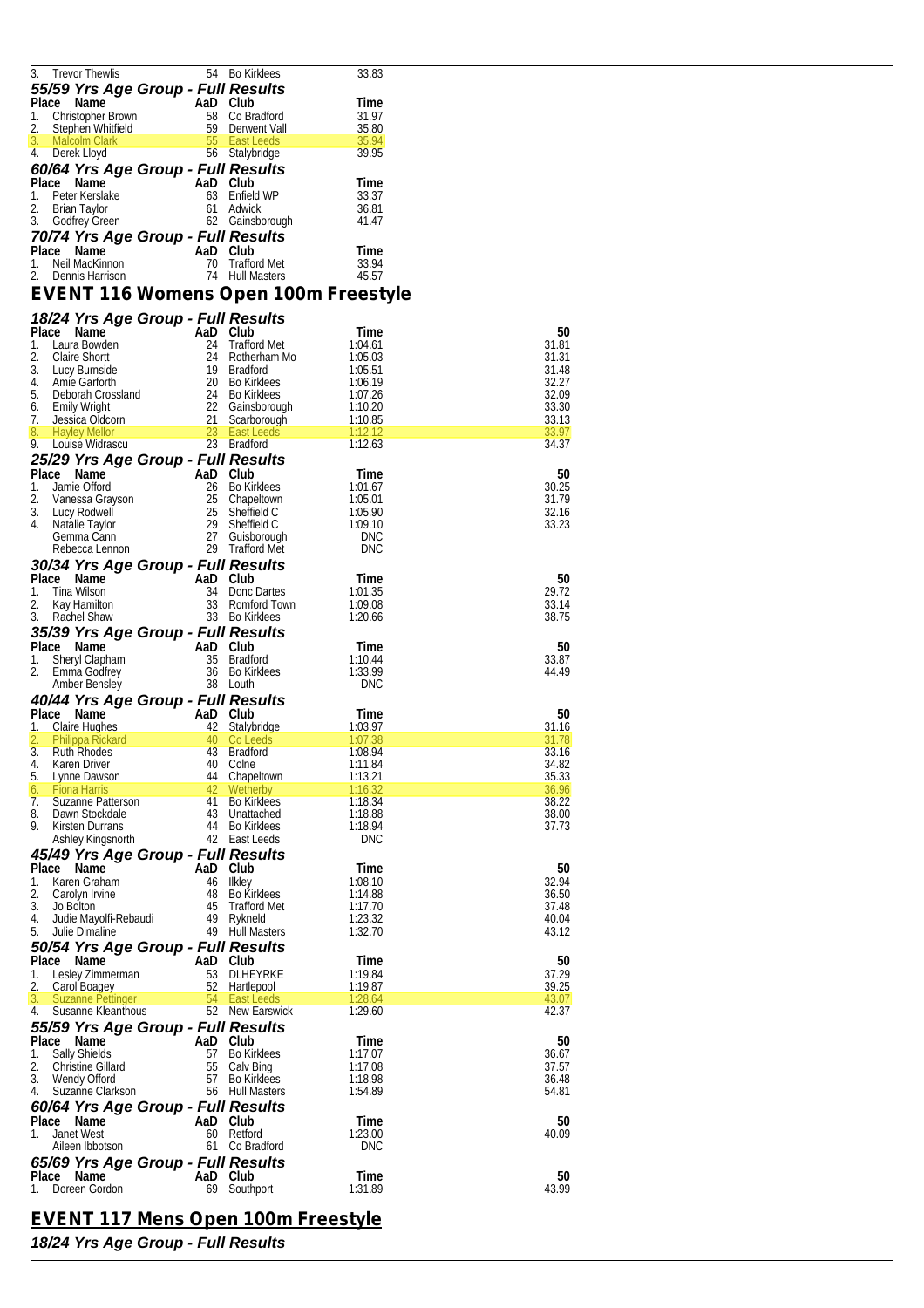| Place | Name                                 | AaD      | Club                | Time       | 50    |
|-------|--------------------------------------|----------|---------------------|------------|-------|
| 1.    | Michael Glossop                      | 20       | Rykneld             | 55.63      | 26.75 |
| 2.    | Oliver Simpson                       | 20       | <b>York City</b>    | 58.89      | 28.33 |
|       |                                      | 19       |                     |            | 28.72 |
| 3.    | Jake Rylatt                          |          | <b>East Leeds</b>   | 1:00.35    |       |
| 4.    | Lee Horsley                          | 21       | Chapeltown          | 1:00.58    | 30.80 |
| 5.    | Matthew Holmes                       | 20       | York City           | 1:01.88    | 29.81 |
| 6.    | <b>Adam Davis</b>                    | 20       | <b>East Leeds</b>   | 1:02.53    | 27.81 |
|       | Alex Thirkell                        |          | 19 Rykneld          | <b>DNC</b> |       |
|       |                                      |          |                     |            |       |
|       | 25/29 Yrs Age Group - Full Results   |          |                     |            |       |
|       | Place Name                           | AaD      | Club                | 1 ime      | 50    |
|       |                                      |          |                     |            |       |
| 1.    | Andrew Czyzewski                     | 28       | <b>Bo Kirklees</b>  | 58.05      | 28.10 |
| 2.    | Jonathan Giles                       | 29       | <b>Trafford Met</b> | 58.59      | 28.57 |
| 3.    | James O'Brien                        | 26       | Co Lincoln P        | 1:00.26    | 28.71 |
| 4.    | Paul Carrier                         | 26       | NottmLeander        | 1:00.61    | 29.23 |
| 5.    |                                      |          | 29 Hull Masters     |            | 28.86 |
|       | Gregan Clarkson                      |          |                     | 1:01.88    |       |
| 6.    | Christopher Marsh                    |          | 27 Bradford         | 1:03.63    | 29.87 |
|       | 30/34 Yrs Age Group - Full Results   |          |                     |            |       |
|       |                                      |          |                     |            |       |
| Place | Name                                 | AaD      | Club                | 1 ime      | 50    |
| 1.    | Piotr Markiewicz                     | 31       | Cleethorpes         | 57.92      | 28.04 |
| 2.    | <b>Haseley Gordon</b>                | 30       | NottmLeander        | 58.05      | 28.12 |
| 3.    | John Major                           | 32       | South Hunsle        | 58.12      | 27.57 |
|       |                                      |          |                     |            |       |
| 4.    | Stewart Worthy                       | 33       | <b>Bo Kirklees</b>  | 1:00.52    | 29.49 |
| 5.    | Jonathan MacLaren                    | 31       | Stokesley           | 1:02.64    | 29.58 |
| 6.    | Martin Temple                        | 34       | <b>Bo Kirklees</b>  | 1:04.95    | 31.50 |
| 7.    | James Lugg                           |          | 30 Gainsborough     | 1:06.63    |       |
|       |                                      |          |                     |            |       |
|       | Ross Turner                          |          | 31 Rugby            | DNC        |       |
|       | 35/39 Yrs Age Group - Full Results   |          |                     |            |       |
| Place |                                      |          |                     |            |       |
|       | Name                                 | AaD      | Club                | l ime      | 50    |
| 1.    | David Rees                           | 38       | Stalybridge         | 56.47      | 26.92 |
| 2.    | Richard Symons                       | 37       | <b>Trafford Met</b> | 1:00.64    | 29.25 |
| 3.    | Matthew Leach                        | 35       | Co Derby            | 1:00.67    | 28.97 |
|       |                                      | 35       |                     |            | 29.12 |
| 4.    | <b>Paul Ellis</b>                    |          | <b>East Leeds</b>   | 1:02.01    |       |
| 5.    | John Dyer                            |          | 36 NottmLeander     | 1:02.27    | 30.00 |
|       | 40/44 Yrs Age Group - Full Results   |          |                     |            |       |
|       |                                      |          |                     |            |       |
| Place | Name                                 | AaD Club |                     | l ime      | 50    |
| 1.    | Stephen Smith                        | 43       | Colne               | 59.34      | 28.66 |
| 2.    | Wayne Stott                          |          | 40 NottmLeander     | 1:00.75    | 29.35 |
| 3.    | <b>Philip Croxall</b>                | 42       | Colne               | 1:02.22    | 30.28 |
|       |                                      |          |                     |            |       |
| 4.    | Struan Marshall                      |          | 43 Leicester Ma     | 1:03.23    | 29.91 |
| 5.    | Christopher Sheppard                 | 42       | NottmLeander        | 1:03.31    | 30.20 |
| 6.    | Colin Campbell                       | 41       | York City           | 1:05.64    | 31.48 |
| 7.    |                                      | 42       |                     | 1:11.46    | 33.72 |
|       | Dean King                            |          | York City           |            |       |
|       | Paul Clemence                        |          | 41 East Leeds       | <b>DNC</b> |       |
|       | 45/49 Yrs Age Group - Full Results   |          |                     |            |       |
|       |                                      |          |                     |            |       |
| Place | Name                                 | AaD      | Club                | l ime      | 50    |
| 1.    | Tim Fletcher                         | 45       | Cleethorpes         | 1:02.85    | 30.49 |
| 2.    | Andrew Gristwood                     | 47       | Cleethorpes         | 1:03.43    | 30.63 |
| 3.    |                                      | 46       |                     | 1:05.04    | 31.16 |
|       | Martin Toovey                        |          | Sheffield C         |            |       |
| 4.    | Steven Goodall                       | 46       | Rykneld             | 1:06.06    | 32.03 |
| 5.    | Michael Pepper                       | 47       | Rotherham Mo        | 1:06.11    | 31.97 |
| 6.    | lan Brierley                         | 45       | <b>Bo Kirklees</b>  | 1:07.76    | 32.34 |
| 7.    | David Pass                           | 45       | Rykneld             | 1:08.36    | 31.11 |
|       |                                      |          |                     |            |       |
| 8.    | Neil Brundle                         | 45       | <b>Bradford</b>     | 1:16.80    | 36.32 |
|       | 50/54 Yrs Age Group - Full Results   |          |                     |            |       |
|       | Place Name                           |          |                     |            |       |
|       |                                      | AaD Club |                     | Time       | 50    |
| 1.    | Colin Holmes                         | 50       | Stalybridge         | 1:05.24    | 30.82 |
| 2.    | <b>Trevor Thewlis</b>                | 54       | <b>Bo Kirklees</b>  | 1:09.98    | 32.77 |
| 3.    | <b>Robert Bolton</b>                 | 51       | <b>Trafford Met</b> | 1:13.48    | 35.19 |
|       | David Eddowes                        |          | 52 Bo Kirklees      | <b>DNC</b> |       |
|       |                                      |          |                     |            |       |
|       | 55/59 Yrs Age Group - Full Results   |          |                     |            |       |
|       | Place Name                           | AaD Club |                     | Time       | 50    |
|       |                                      | 57       | <b>Trafford Met</b> |            | 29.44 |
| 1.    | Neville Barton                       |          |                     | 1:01.67    |       |
| 2.    | <b>Malcolm Clark</b>                 | 55       | <b>East Leeds</b>   | 1:13.91    | 35.92 |
|       | 3. Derek Lloyd                       | 56       | Stalybridge         | 1:18.12    | 36.30 |
|       |                                      |          |                     |            |       |
|       | 60/64 Yrs Age Group - Full Results   |          |                     |            |       |
|       | Place Name                           | AaD Club |                     | Time       | 50    |
| 1.    | Peter Kerslake                       | 63       | Enfield WP          | 1:12.01    | 33.92 |
|       |                                      |          |                     |            |       |
| 2.    | David Norville                       | 64       | New Earswick        | 1:18.96    | 38.20 |
| 3.    | Steven Eddison                       |          | 62 Co Bradford      | 1:34.29    | 46.54 |
|       | 70/74 Yrs Age Group - Full Results   |          |                     |            |       |
|       |                                      |          |                     |            |       |
|       | Place Name                           | AaD Club |                     | Time       | 50    |
| 1.    | Dennis Harrison                      |          | 74 Hull Masters     | 1:30.35    | 42.58 |
|       |                                      |          |                     |            |       |
|       | 75 Yrs/Over Age Group - Full Results |          |                     |            |       |
|       | Place Name                           | AaD Club |                     | Time       | 50    |
| 1.    | Colin Sage                           | 75       | <b>Hull Masters</b> | 1:30.33    | 42.62 |
|       |                                      |          |                     |            |       |
| 2.    | Raoul Feld                           | 81       | Lindum Mink         | 2:04.66    | 56.12 |

## *EVENT 118 Mixed 220+ Yrs 100m Freestyle Team*

| <b>Full Results</b> |          |                     |         |
|---------------------|----------|---------------------|---------|
| Place Name          | A.G Club |                     | Time    |
| 1. Hull Masters SC  |          | <b>Hull Masters</b> | 1:23.98 |

# *EVENT 119 Mixed 100+ Yrs 100m Medley Team*

| <b>Full Results</b>       |          |                     |         |
|---------------------------|----------|---------------------|---------|
| Place Name                | A.G Club |                     | Time    |
| 1. Borough of Kirklees SC |          | <b>Bo Kirklees</b>  | 1:02.09 |
| 2. Hull Masters SC        |          | <b>Hull Masters</b> | 1:03.75 |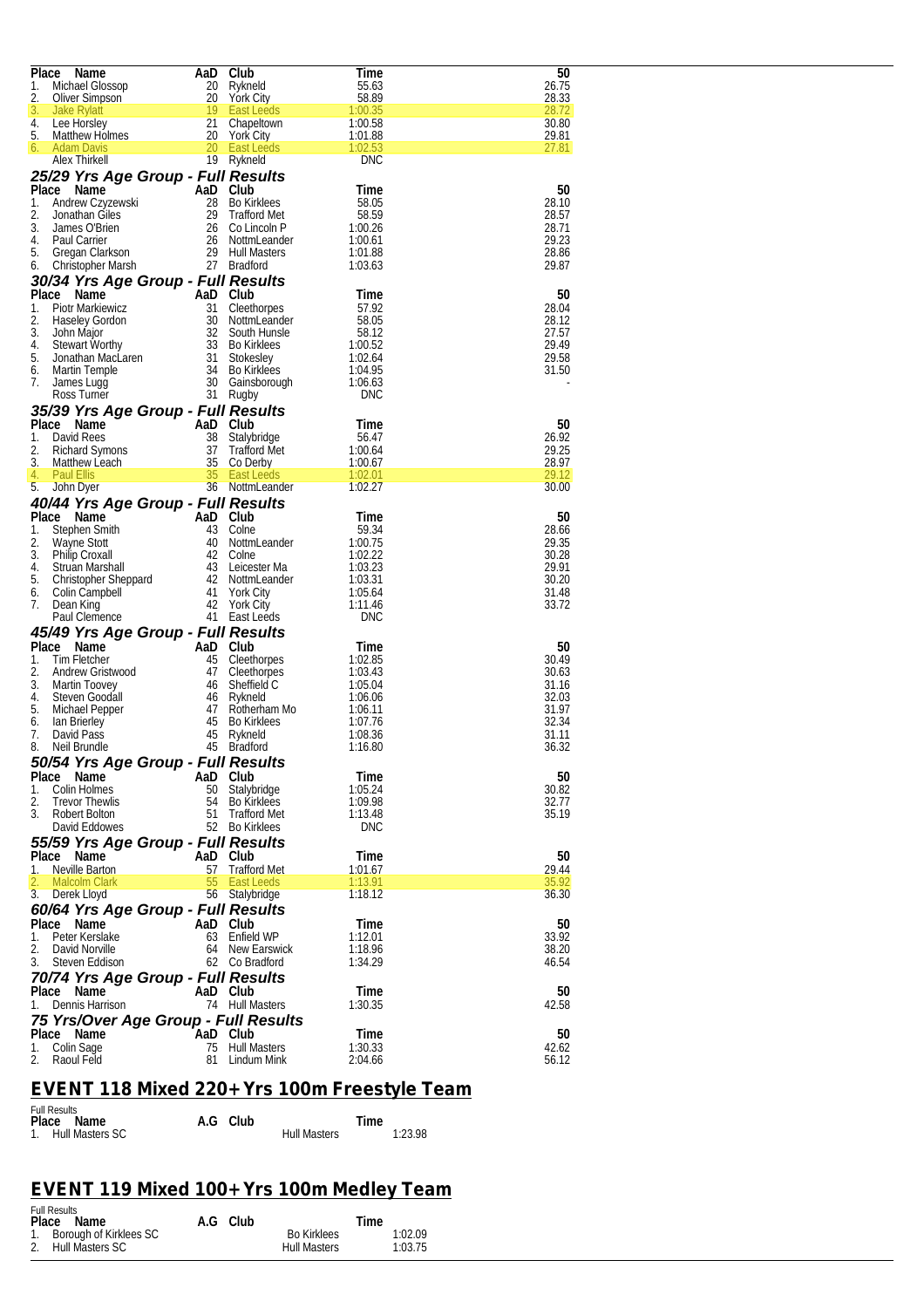| 3. Bradford SC     | <b>Bradford</b> | 1:04.65    |
|--------------------|-----------------|------------|
| 4. Gainsborough SC | Gainsborough    | 1:06.84    |
| Chapeltown SC      | Chapeltown      | <b>DNC</b> |

### *EVENT 120 Mixed 180+ Yrs 100m Freestyle Team*

| <b>Full Results</b>       |          |                     |         |
|---------------------------|----------|---------------------|---------|
| Place Name                | A.G Club |                     | Time    |
| 1. Rykneld SC             |          | Rykneld             | 58.84   |
| 2. Trafford Metro Bor SC  |          | <b>Trafford Met</b> | 59.38   |
| 3. Borough of Kirklees SC |          | <b>Bo Kirklees</b>  | 1:02.11 |

## *EVENT 121 Mixed 140+ Yrs 100m Medley Team*

|    | <b>Full Results</b>       |          |                    |          |
|----|---------------------------|----------|--------------------|----------|
|    | Place Name                | A.G Club |                    | Time     |
|    | 1. Borough of Kirklees SC |          | <b>Bo Kirklees</b> | 1:05.25  |
|    | 2. Nottingham Leander SC  |          | NottmLeander       | 1:06.20  |
| 3. | Bradford SC               |          | <b>Bradford</b>    | 1:06.87  |
|    | Gainsborough SC           |          | Gainsborough       | DO SA-2L |

### *EVENT 201 Mens/Womens Open 200m Freestyle*

| MENS 18/24 Yrs Age Group - Full Results                                                                                                                                                                                                                   |          |                                    |                                                           |                |                    |                    |
|-----------------------------------------------------------------------------------------------------------------------------------------------------------------------------------------------------------------------------------------------------------|----------|------------------------------------|-----------------------------------------------------------|----------------|--------------------|--------------------|
| Place Name                                                                                                                                                                                                                                                |          | AaD Club<br>21 Chapeltown          | Time                                                      | 50             | 100                | 150                |
| 1. Lee Horsley                                                                                                                                                                                                                                            |          |                                    | 2:22.03                                                   | 32.92          | 1:08.79            | 1:45.99            |
| <b>MENS 25/29 Yrs Age Group - Full Results</b><br>Place Name AaD Club<br>1. Jonathan Giles<br>2. Gregan Clarkson<br>3. Christopher Marsh<br>2. Crestan Clarkson<br>2. Gregan Clarkson<br>2. Bradford<br>2. Bradford<br>2. 2.3.56                          |          |                                    |                                                           | 50             | 100                | 150                |
|                                                                                                                                                                                                                                                           |          |                                    |                                                           | 30.38          | 1:03.73            | 1:37.29            |
|                                                                                                                                                                                                                                                           |          |                                    |                                                           | 31.22          | 1:06.71            | 1:42.02            |
|                                                                                                                                                                                                                                                           |          |                                    |                                                           | 32.81          | 1:09.00            | 1:46.92            |
| <b>MENS 30/34 Yrs Age Group - Full Results</b>                                                                                                                                                                                                            |          |                                    |                                                           |                |                    |                    |
|                                                                                                                                                                                                                                                           |          |                                    |                                                           | 50<br>32.41    | 100<br>1:07.06     | 150<br>1:43.27     |
|                                                                                                                                                                                                                                                           |          |                                    |                                                           | 31.03          | 1:05.83            | 1:42.02            |
| Place Name AaD Club<br>1. Martin Temple 34 Bo Kirklees 2:19.32<br>2. Jonathan MacLaren 31 Stokesley 2:19.99<br>3. James Lugg 30 Gainsborough 2:35.43                                                                                                      |          |                                    |                                                           | 34.58          | 1:11.69            | 1:52.08            |
| MENS 35/39 Yrs Age Group - Full Results                                                                                                                                                                                                                   |          |                                    |                                                           |                |                    |                    |
|                                                                                                                                                                                                                                                           |          |                                    |                                                           | 50             | 100                | 150                |
|                                                                                                                                                                                                                                                           |          |                                    |                                                           | 30.65<br>31.28 | 1:04.19<br>1:06.74 | 1:37.79<br>1:43.86 |
| Place Name AaD Club Time<br>1. Richard Symons 37 Trafford Met 2:10.77<br>2. Dean Anscombe 39 NottmLeander 2:19.81<br>3. Nicholas Clover 37 Gainsborough 2:26.64                                                                                           |          |                                    |                                                           | 33.11          | 1:10.45            | 1:49.05            |
| MENS 40/44 Yrs Age Group - Full Results                                                                                                                                                                                                                   |          |                                    |                                                           |                |                    |                    |
| Place Name                                                                                                                                                                                                                                                |          | $Time$<br>2:07.12                  |                                                           | 50             | 100                | 150                |
| 1. Scott Brown<br>2.                                                                                                                                                                                                                                      |          |                                    |                                                           | 28.59<br>30.93 | 1:00.33            | 1:33.41<br>1:42.11 |
| 3.                                                                                                                                                                                                                                                        |          |                                    |                                                           | 32.51          | 1:06.06<br>1:07.75 | 1:42.85            |
| 4.                                                                                                                                                                                                                                                        |          |                                    |                                                           | 33.26          | 1:09.38            | 1:46.34            |
| Contract Manne Contract Manne Contract Manne Contract Manne Contract Manne Contract Manne Contract Manne Contract Manne Contract Manne Contract Manne Contract Manne Contract Manne Contract Manne Contract Manne Contract Man<br>5. Dean King            |          |                                    | $\begin{array}{r} 2.10.39 \\ 2.21.70 \\ 2.25 \end{array}$ | 34.09          | 1:12.85            | 1:54.10            |
| <b>MENS 45/49 Yrs Age Group - Full Results</b>                                                                                                                                                                                                            |          |                                    |                                                           |                |                    |                    |
|                                                                                                                                                                                                                                                           |          |                                    |                                                           | 50<br>31.83    | 100<br>1:06.24     | 150<br>1:41.52     |
|                                                                                                                                                                                                                                                           |          |                                    |                                                           | 32.49          | 1:07.73            | 1:44.06            |
| Place Name<br>1. Andrew Gristwood 47 Clerkhorpes 2:16.42<br>2. Andrew Carr 45 Collincoln P 2:20.22<br>3. Philip Haworth 46 Stalybridge 2:29.20<br>MENS 50/54 Yes Assessed by the Care Care Care 2:29.20                                                   |          |                                    |                                                           | 35.59          | 1:12.93            | 1:50.88            |
| <b>MENS 50/54 Yrs Age Group - Full Results</b><br>Place Name AaD Club<br>1. Martyn Binns 53 Bo Kirklees                                                                                                                                                   |          |                                    |                                                           |                |                    |                    |
|                                                                                                                                                                                                                                                           |          |                                    | Time                                                      | 50             | 100                | 150                |
| 1. Martyn Binns                                                                                                                                                                                                                                           |          |                                    | 2:37.38                                                   | 36.42          | 1:16.21            | 1:56.70            |
| <b>MENS 55/59 Yrs Age Group - Full Results</b>                                                                                                                                                                                                            |          |                                    |                                                           |                |                    |                    |
| Place Name<br>1. Derek Lloyd                                                                                                                                                                                                                              |          | AaD Club<br>56 Stalybridge 3:00.97 |                                                           | 50<br>41.02    | 100<br>1:26.73     | 150<br>2:14.79     |
| <b>MENS 60/64 Yrs Age Group - Full Results</b>                                                                                                                                                                                                            |          |                                    |                                                           |                |                    |                    |
| Place Name                                                                                                                                                                                                                                                |          |                                    | Time                                                      | 50             | 100                | 150                |
| 1. David Norville                                                                                                                                                                                                                                         |          | AaD Club<br>64 New Earswick        | 2:55.75                                                   | 39.18          | 1:23.51            | 2:10.03            |
| <b>MENS 75 Yrs/Over Age Group - Full Results</b>                                                                                                                                                                                                          |          |                                    |                                                           |                |                    |                    |
| Place Name<br>1. Colin Sage 75 Hull Masters                                                                                                                                                                                                               |          |                                    | Time                                                      | 50             | 100                | 150                |
|                                                                                                                                                                                                                                                           |          |                                    | 3:30.68                                                   | 46.63          | 1:40.62            | 2:36.54            |
| <b>WOMEN'S 18/24 Yrs Age Group - Full Results</b><br>Place Name AaD Club<br>1. Laura Bowden<br>2. Amie Garforth<br>2. Amie Garforth<br>3. Lucy Burnside<br>2. Club<br>2. Bo Kirklees<br>2. Bo Kirklees<br>2. Place 2.20.09<br>3. Lucy Burnside<br>2. Plac |          |                                    |                                                           | 50             | 100                | 150                |
|                                                                                                                                                                                                                                                           |          |                                    |                                                           | 32.52          | 1:07.25            | 1:42.83            |
|                                                                                                                                                                                                                                                           |          |                                    |                                                           | 32.85          | 1:08.63            | 1:44.83            |
|                                                                                                                                                                                                                                                           |          |                                    |                                                           | 33.03          | 1:09.11            | 1:45.71            |
| <b>WOMENS 25/29 Yrs Age Group - Full Results<br/> Place Name AaD Club<br/> 1. Jamie Offord 26 Bo Kirklees 2:15<br/> 2. Natalie Taylor 29 Sheffield C 2:22</b>                                                                                             |          |                                    |                                                           |                |                    |                    |
|                                                                                                                                                                                                                                                           |          |                                    | <b>Time</b><br>2:15.53                                    | 50<br>31.34    | 100<br>1:05.70     | 150<br>1:40.77     |
|                                                                                                                                                                                                                                                           |          |                                    | 2:26.84                                                   | 34.50          | 1:11.92            | 1:49.90            |
| <b>WOMENS 30/34 Yrs Age Group - Full Results</b>                                                                                                                                                                                                          |          |                                    |                                                           |                |                    |                    |
| Place Name                                                                                                                                                                                                                                                |          | AaD Club                           | Time                                                      | 50             | 100                | 150                |
| Sarah Kinsey<br>1.                                                                                                                                                                                                                                        |          | 32 Bo Kirklees                     | 2:23.95                                                   | 33.50          | 1:10.06            | 1:47.61            |
| 2.<br>Kay Hamilton<br>3.<br>Rachel Shaw                                                                                                                                                                                                                   | 33<br>33 | Romford Town<br>Bo Kirklees        | 2:27.83<br>2:57.81                                        | 34.19<br>43.07 | 1:12.20<br>1:28.47 | 1:50.55<br>2:13.45 |
| Alice Temple                                                                                                                                                                                                                                              |          | 32 East Leeds                      | <b>DNC</b>                                                |                |                    |                    |
| <b>WOMENS 35/39 Yrs Age Group - Full Results</b>                                                                                                                                                                                                          |          |                                    |                                                           |                |                    |                    |
| Place Name                                                                                                                                                                                                                                                |          | AaD Club                           | Time                                                      | 50             | 100                | 150                |
| 1.<br>Sarah Adams                                                                                                                                                                                                                                         |          | 38 Basingstoke                     | 2:25.55                                                   | 33.41          | 1:09.59            | 1:47.43            |
| 2.<br>Emma Godfrey<br>Amber Bensley                                                                                                                                                                                                                       | 36<br>38 | Bo Kirklees<br>Louth               | 3:22.89<br><b>DNC</b>                                     | 46.46          | 1:37.14            | 2:31.21            |
| <b>WOMENS 40/44 Yrs Age Group - Full Results</b>                                                                                                                                                                                                          |          |                                    |                                                           |                |                    |                    |
|                                                                                                                                                                                                                                                           |          |                                    |                                                           |                |                    |                    |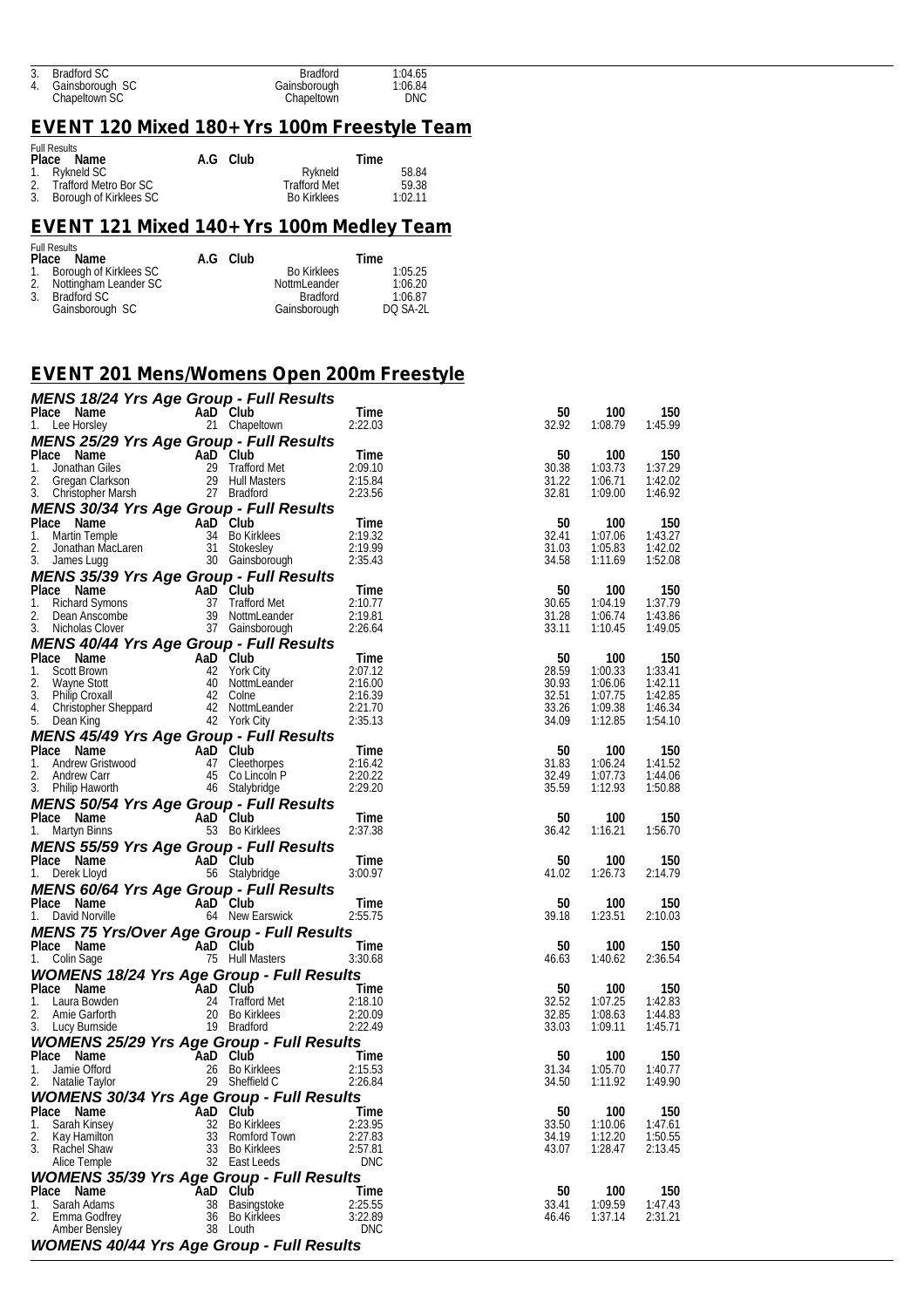| Place<br>Name                                         | AaD | Club                | Time       | 50    | 100     | 150     |
|-------------------------------------------------------|-----|---------------------|------------|-------|---------|---------|
| Karen Driver                                          | 40  | Colne               | 2:29.36    | 35.14 | 1:13.07 | 1:51.35 |
| 2.<br>Suzanne Patterson                               | 41  | <b>Bo Kirklees</b>  | 2:45.87    | 39.34 | 1:21.88 | 2:04.90 |
| 3.<br>Lynne Dawson                                    | 44  | Chapeltown          | 2:46.52    | 38.53 | 1:21.48 | 2:04.53 |
| 4.<br>Dawn Stockdale                                  | 43  | Unattached          | 2:55.39    | 40.48 | 1:24.80 | 2:11.19 |
| Claire Hughes                                         | 42  | Stalybridge         | <b>DNC</b> |       |         |         |
| <b>WOMENS 45/49 Yrs Age Group - Full Results</b>      |     |                     |            |       |         |         |
| Place<br>Name                                         | AaD | Club                | Time       | 50    | 100     | 150     |
| Karen Graham<br>1.                                    | 46  | Ilkley              | 2:30.66    | 35.63 | 1:13.80 | 1:52.39 |
| 2.<br>Jo Bolton                                       | 45  | <b>Trafford Met</b> | 2:47.44    | 38.18 | 1:20.86 | 2:05.24 |
| 3.<br>Maggie Caldwell                                 | 45  | Rykneld             | 2:50.18    | 40.54 | 1:24.32 | 2:08.80 |
| 4.<br>Julie Dimaline                                  | 49  | <b>Hull Masters</b> | 3:26.19    | 43.83 | 1:35.78 | 2:32.03 |
| Carolyn Irvine                                        | 48  | <b>Bo Kirklees</b>  | <b>DNC</b> |       |         |         |
| Susan Arrowsmith                                      | 49  | NottmLeander        | <b>DNC</b> |       |         |         |
| <b>WOMENS 50/54 Yrs Age Group - Full Results</b>      |     |                     |            |       |         |         |
| Place Name                                            |     | AaD Club            | Time       | 50    | 100     | 150     |
| Lesley Zimmerman<br>1.                                | 53  | DLHEYRKE            | 2:51.06    | 37.98 | 1:20.55 | 2:06.34 |
| 2.<br>Carol Boagey                                    | 52  | Hartlepool          | 2:55.24    | 40.13 | 1:24.90 | 2:10.48 |
| 3.<br><b>Suzanne Pettinger</b>                        | 54  | <b>East Leeds</b>   | 3:10.36    | 45.01 | 1:33.09 | 2:22.55 |
| 4.<br>Julie Beaumont                                  | 52  | Halifax             | 3:30.56    | 47.39 | 1:39.26 | 2:34.94 |
| Ruth Lowe                                             | 54  | Co Derby            | <b>DNC</b> |       |         |         |
| <b>WOMENS 55/59 Yrs Age Group - Full Results</b>      |     |                     |            |       |         |         |
| Place<br>Name                                         | AaD | Club                | Time       | 50    | 100     | 150     |
|                                                       | 57  | <b>Bo Kirklees</b>  | 2:48.17    | 37.48 | 1:19.47 | 2:03.83 |
| <b>Sally Shields</b><br>1.<br>2.<br>Christine Gillard | 55  |                     | 2:50.76    | 39.76 | 1:23.57 | 2:08.37 |
|                                                       |     | Calv Bing           |            |       |         |         |
| <b>WOMENS 65/69 Yrs Age Group - Full Results</b>      |     |                     |            |       |         |         |
| Place<br>Name                                         | AaD | Club                | Time       | 50    | 100     | 150     |
| Doreen Gordon                                         | 69  | Southport           | 3:21.76    | 44.76 | 1:36.30 | 2:30.26 |

### *EVENT 202 Womens 180+ Yrs 100m Medley Team*

| <b>Full Results</b>       |          |                    |         |
|---------------------------|----------|--------------------|---------|
| Place Name                | A.G Club |                    | Time    |
| 1. Borough of Kirklees SC |          | <b>Bo Kirklees</b> | 1:15.24 |

#### *EVENT 203 Mens 180+ Yrs 100m Medley Team*

| <b>Full Results</b>       |          |                     |         |
|---------------------------|----------|---------------------|---------|
| Place Name                | A.G Club |                     | Time    |
| 1. Stalybridge SC         |          | Stalybridge         | 57.04   |
| 2. Trafford Metro Bor SC  |          | <b>Trafford Met</b> | 58.70   |
| 3. Borough of Kirklees SC |          | <b>Bo Kirklees</b>  | 1:01.52 |
| 4. Gainsborough SC        |          | Gainsborough        | 1:05.20 |

#### *EVENT 204 Womens 100+ Yrs 100m Medley Team*

| <b>Full Results</b>       |          |                    |         |  |
|---------------------------|----------|--------------------|---------|--|
| Place Name                | A.G Club |                    | Time    |  |
| 1. Borough of Kirklees SC |          | <b>Bo Kirklees</b> | 1:06.92 |  |

#### *EVENT 205 Mens 100+ Yrs 100m Medley Team*

| <b>Full Results</b><br>Place Name | A.G Club |                     | Time    |
|-----------------------------------|----------|---------------------|---------|
| 1. Rykneld SC                     |          | Rvkneld             | 56.23   |
| 2. Borough of Kirklees SC         |          | <b>Bo Kirklees</b>  | 56.77   |
| 3. East Leeds SC                  |          | East Leeds          | 57.80   |
| 4. Nottingham Leander SC          |          | <b>NottmLeander</b> | 57.89   |
| 5. Gainsborough SC                |          | Gainsborough        | 1:02.61 |
| 6. Bradford SC                    |          | <b>Bradford</b>     | 1:03.86 |

### *EVENT 206 Womens Open 100m Breaststroke*

| 18/24 Yrs Age Group - Full Results |     |                     |            |               |
|------------------------------------|-----|---------------------|------------|---------------|
| Place<br>Name                      | AaD | Club                | Time       | 50            |
| 1.<br><b>Emily Wright</b>          | 22  | Gainsborough        | 1:24.64    | 40.11         |
| Laura Bowden<br>2.                 | 24  | <b>Trafford Met</b> | 1:25.69    | 41.05         |
| 25/29 Yrs Age Group - Full Results |     |                     |            |               |
| Name<br>Place                      | AaD | Club                | Time       | 50            |
| 1.<br>Vanessa Grayson              | 25  | Chapeltown          | 1:21.23    | 38.54         |
| 2.<br>Suzanne Warren               | 26  | Trafford Met        | 1:21.72    | 39.49         |
| 3.<br>Krystle Baker                | 28  | Spenborough         | 1:24.87    | 40.54         |
| 4.<br>Rebecca Lennon               | 29  | <b>Trafford Met</b> | 1:31.46    | 43.86         |
| 35/39 Yrs Age Group - Full Results |     |                     |            |               |
| Place<br>Name                      | AaD | Club                | Time       | 50            |
| Sheryl Clapham<br>1.               | 35  | Bradford            | 1:32.93    | 43.72         |
| 2.<br>Rachel Haldenby              | 39  | Gainsborough        | 1:37.45    | 45.33         |
| Lisa Stansbie                      | 37  | East Leeds          | <b>DNC</b> |               |
| 40/44 Yrs Age Group - Full Results |     |                     |            |               |
| Name<br>Place                      | AaD | Club                | Time       | 50            |
| Tarn Whitworth<br>1.               | 44  | Bradford            | 1:26.68    | 41.57         |
| 2.<br>Karen Driver                 | 40  | Colne               | 1:34.33    | 46.86         |
| 3.<br><b>Kirsten Durrans</b>       | 44  | <b>Bo Kirklees</b>  | 1:34.54    | 45.03         |
| 45/49 Yrs Age Group - Full Results |     |                     |            |               |
| Name<br>Place                      | AaD | Club                | Time       | 50            |
| Julie Dimaline<br>1.               | 49  | <b>Hull Masters</b> | 2:00.91    | 58.54         |
| 50/54 Yrs Age Group - Full Results |     |                     |            |               |
| Place<br>Name                      | AaD | Club                | Time       | 50            |
| Carol Boagey<br>1.                 | 52  | Hartlepool          | 1:33.80    | 4/H3<br>44.94 |
| Julie Beaumont<br>2.               | 52  | Halifax             | 1:37.19    | 46.40         |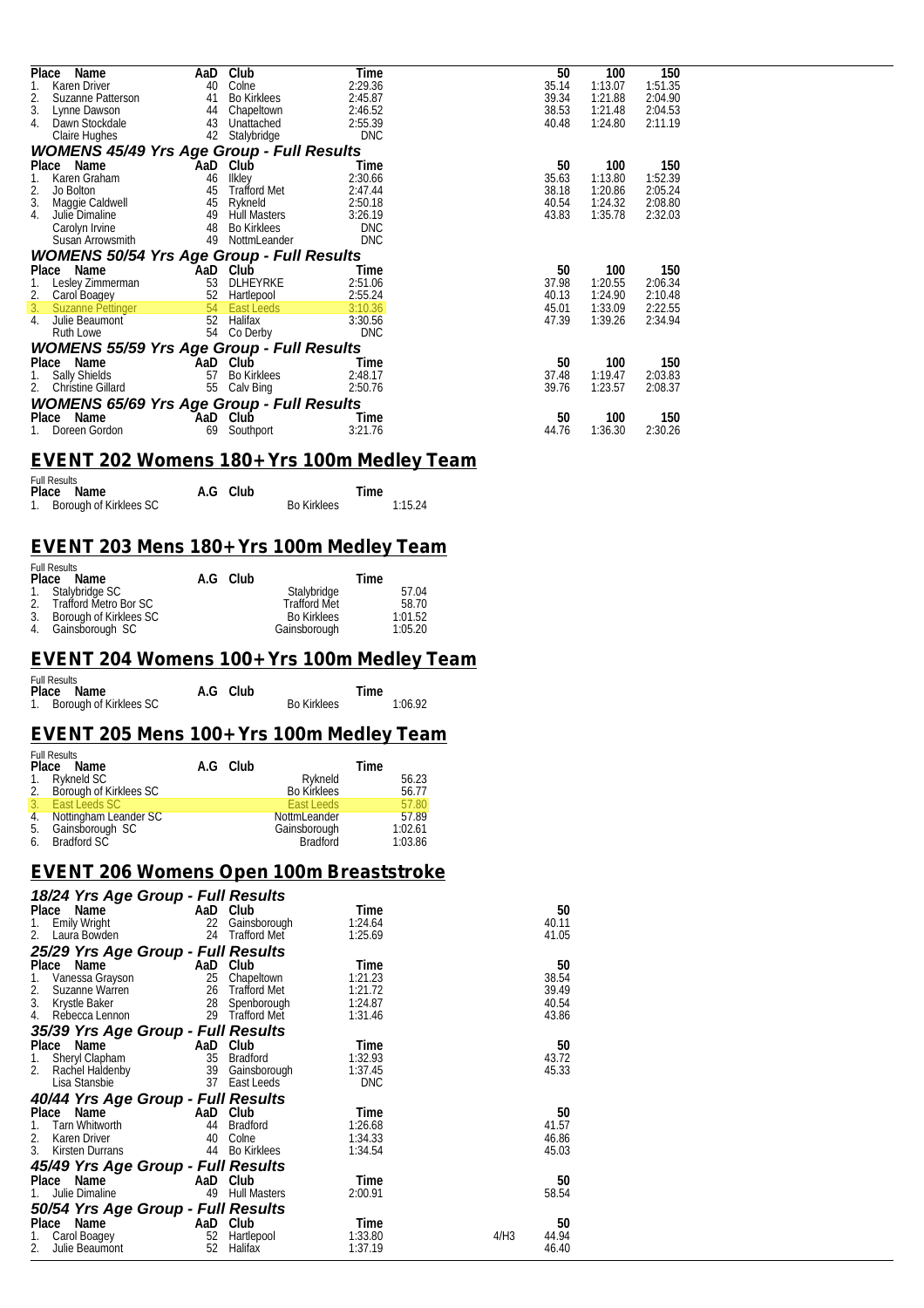| Lesley Zimmerman                                                                                                                                                                    |          | 53 DLHEYRKE                        | 1:40.69            | 47.53<br>48.99      |  |
|-------------------------------------------------------------------------------------------------------------------------------------------------------------------------------------|----------|------------------------------------|--------------------|---------------------|--|
| 4. Susanne Kleanthous                                                                                                                                                               |          | 52 New Earswick                    | 1:46.85            |                     |  |
| 55/59 Yrs Age Group - Full Results                                                                                                                                                  |          |                                    |                    |                     |  |
| Place Name<br>1. Sally Shields                                                                                                                                                      |          | AaD Club<br>57 Bo Kirklees         | Time<br>1:33.80    | 50<br>5/H3<br>45.80 |  |
|                                                                                                                                                                                     |          |                                    |                    |                     |  |
| 60/64 Yrs Age Group - Full Results                                                                                                                                                  |          |                                    |                    |                     |  |
| Place Name<br>1. Jennifer Merritt                                                                                                                                                   |          | AaD Club<br>60 Spondon Mast        | Time<br>1:29.41    | 50<br>43.63         |  |
|                                                                                                                                                                                     |          |                                    |                    |                     |  |
| 75 Yrs/Over Age Group - Full Results                                                                                                                                                |          |                                    |                    | 50                  |  |
| Place Name<br>1. Myrna Taylor                                                                                                                                                       | AaD Club | 78 Blackpool                       | Time<br>2:10.16    | 1:02.94             |  |
|                                                                                                                                                                                     |          |                                    |                    |                     |  |
|                                                                                                                                                                                     |          |                                    |                    |                     |  |
| <u>EVENT 207 Mens Open 100m Breaststroke</u>                                                                                                                                        |          |                                    |                    |                     |  |
| 18/24 Yrs Age Group - Full Results                                                                                                                                                  |          |                                    |                    |                     |  |
| Place Name                                                                                                                                                                          |          | AaD Club                           | Time               | 50                  |  |
| 1. John Davey                                                                                                                                                                       |          | 22 Rykneld                         | 1:11.63            | 33.77               |  |
| Oliver Simpson                                                                                                                                                                      |          | 20 York City                       | DQ ST-             |                     |  |
| 25/29 Yrs Age Group - Full Results                                                                                                                                                  |          |                                    |                    |                     |  |
| Place Name                                                                                                                                                                          |          | AaD Club                           | Time               | 50                  |  |
| 1. Mark Billyard                                                                                                                                                                    |          | 26 Hull Masters                    | 1:18.09            | 37.33               |  |
| 30/34 Yrs Age Group - Full Results                                                                                                                                                  |          |                                    |                    |                     |  |
|                                                                                                                                                                                     |          |                                    | Time               | 50                  |  |
| Place Name<br>1. Ross Turner<br>1. Ross Turner<br>2. John Major<br>3. Stewart Worthy<br>3. Stewart Worthy<br>3. Stewart Worthy<br>3. Bo Kirklees<br>Martin Temple<br>34 Bo Kirklees |          |                                    | 1:09.41            | 32.27               |  |
|                                                                                                                                                                                     |          | 32 South Hunsle                    | 1:17.58            | 36.41               |  |
|                                                                                                                                                                                     |          |                                    | 1:19.01            | 37.94               |  |
|                                                                                                                                                                                     |          |                                    | <b>DNC</b>         |                     |  |
| <b>Haseley Gordon</b>                                                                                                                                                               |          | 30 NottmLeander                    | <b>DNC</b>         |                     |  |
| 35/39 Yrs Age Group - Full Results                                                                                                                                                  |          |                                    |                    |                     |  |
| Place Name                                                                                                                                                                          |          |                                    | Time               | 50                  |  |
| Ce Name<br>John Dyer<br>Richard Symons<br>Steven Morris 39 Stalybe<br>Steven Morris 39 Stalybe<br>28 Stalybe<br>28 Stalybe<br>29 Stalybe<br>39 Stalybe<br>John Dyer<br>1.           |          | 36 NottmLeander                    | 1:15.22            | 35.89               |  |
| 2.                                                                                                                                                                                  |          | 37 Trafford Met                    | 1:18.78            | 37.08               |  |
| 3. Peter Bancroft                                                                                                                                                                   |          | 38 Stalybridge                     | 1:20.57            | 39.30               |  |
| 4. Steven Morris                                                                                                                                                                    |          | 39 Gainsborough                    | 1:32.84            | 43.87               |  |
| 40/44 Yrs Age Group - Full Results                                                                                                                                                  |          |                                    |                    |                     |  |
| Place Name<br>AaD Club                                                                                                                                                              |          |                                    | Time               | 50                  |  |
| Kyran Parker<br>1.                                                                                                                                                                  |          | <b>41 Wetherby</b>                 | 1:15.99            | 35.93               |  |
| 2. Philip Croxall                                                                                                                                                                   |          | 42 Colne                           | 1:18.15            | 37.64               |  |
| 3. Stephen Vaughan                                                                                                                                                                  |          | 41 Scunthorpe A                    | 1:20.13            | 37.59               |  |
| Dean King                                                                                                                                                                           |          | 42 York City                       | DQ SL-3L           |                     |  |
| 45/49 Yrs Age Group - Full Results                                                                                                                                                  |          |                                    |                    |                     |  |
| Place Name<br>AaD Club<br>45 Co Lin<br>45 Cleeth                                                                                                                                    |          |                                    | Time               | 50                  |  |
| Andrew Carr<br>1.                                                                                                                                                                   |          | 45 Co Lincoln P                    | 1:16.96            | 36.65               |  |
| 2.<br>Tim Fletcher                                                                                                                                                                  |          | 45 Cleethorpes                     | 1:17.29            | 37.07               |  |
| 3.<br>Peter Jackson                                                                                                                                                                 |          | 45 East Leeds                      | 1:19.72            | 37.95<br>38.46      |  |
| 4. Martin Toovey<br>5.<br>Steven Goodall                                                                                                                                            |          | 46 Sheffield C<br>46 Rykneld       | 1:23.00<br>1:23.04 | 39.49               |  |
| 6. David Pass                                                                                                                                                                       |          | 45 Rykneld                         | 1:27.51            | 41.22               |  |
| 7.<br>Paul Hewison                                                                                                                                                                  |          | 46 Tadcaster                       | 1:29.31            | 42.50               |  |
| Andrew Gristwood                                                                                                                                                                    |          | 47 Cleethorpes                     | 1:32.03            | 45.15               |  |
| David Sullivan                                                                                                                                                                      |          | 49 Thorne                          | DNC                |                     |  |
| 50/54 Yrs Age Group - Full Results                                                                                                                                                  |          |                                    |                    |                     |  |
| Place Name                                                                                                                                                                          |          | AaD Club                           | Time               | 50                  |  |
| 1. Robert Bolton                                                                                                                                                                    |          | 51 Trafford Met                    | 1:31.84            | 44.32               |  |
| 55/59 Yrs Age Group - Full Results                                                                                                                                                  |          |                                    |                    |                     |  |
| Place Name                                                                                                                                                                          |          | AaD Club                           | Time               | 50                  |  |
| 1. Neville Barton                                                                                                                                                                   |          | 57 Trafford Met                    | 1:20.77            | 37.52               |  |
|                                                                                                                                                                                     |          |                                    |                    |                     |  |
| 60/64 Yrs Age Group - Full Results                                                                                                                                                  |          |                                    |                    |                     |  |
| Place Name                                                                                                                                                                          |          | AaD Club                           | Time               | 50                  |  |
| 1. Brian Taylor                                                                                                                                                                     |          | 61 Adwick                          | 1:24.16            | 40.93<br>44.48      |  |
| 2.<br><b>Godfrey Green</b><br>3. David Norville                                                                                                                                     |          | 62 Gainsborough<br>64 New Earswick | 1:34.98<br>1:45.81 | 51.19               |  |
| 4. Steven Eddison                                                                                                                                                                   |          | 62 Co Bradford                     | 1:58.35            | 56.76               |  |
|                                                                                                                                                                                     |          |                                    |                    |                     |  |
| 70/74 Yrs Age Group - Full Results                                                                                                                                                  |          |                                    |                    |                     |  |
| Place Name                                                                                                                                                                          |          | AaD Club                           | Time               | 50                  |  |
| 1. John Penswick                                                                                                                                                                    |          | 73 Colne                           | 1:59.26            | 57.92               |  |
| 75 Yrs/Over Age Group - Full Results                                                                                                                                                |          |                                    |                    |                     |  |
| Place Name                                                                                                                                                                          |          | AaD Club                           | Time               | 50                  |  |
| 1. Colin Sage                                                                                                                                                                       |          | 75 Hull Masters                    | 1:52.89            | 54.25               |  |
|                                                                                                                                                                                     |          |                                    |                    |                     |  |

#### *EVENT 208 Womens Open 50m Backstroke*

| 18/24 Yrs Age Group - Full Results |                 |       |  |
|------------------------------------|-----------------|-------|--|
| Place Name                         | AaD Club        | Time  |  |
| 1. Deborah Crossland               | 24 Bo Kirklees  | 34.05 |  |
| 2. Claire Shortt                   | 24 Rotherham Mo | 34.40 |  |
| 3. Lucy Burnside                   | 19 Bradford     | 34.89 |  |
| 4. Louise Widrascu                 | 23 Bradford     | 37.47 |  |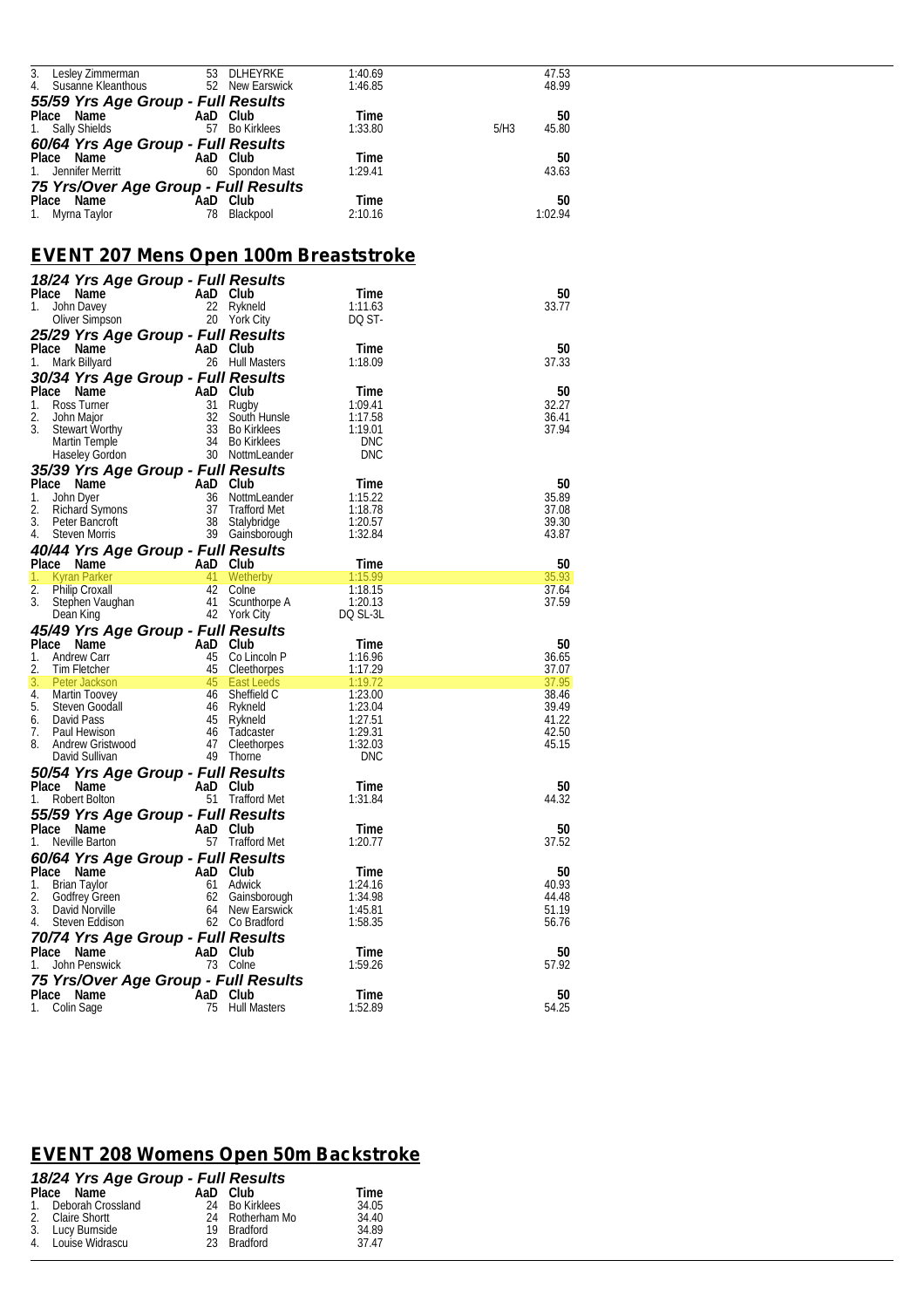| 5. Sarah Clark 24 Hull Masters 37.89<br>6. Jessica Oldcom 21 Scarborough 38.33<br><b>25/29 Yrs Age Group - Full Results</b><br>Place Name AaD Club Time<br>1. Lucy Rodwell 25 Sheffield C 34.61<br>2. Katy Griffiths 28 Spenborough 38.04<br>6         |  |  |
|--------------------------------------------------------------------------------------------------------------------------------------------------------------------------------------------------------------------------------------------------------|--|--|
|                                                                                                                                                                                                                                                        |  |  |
|                                                                                                                                                                                                                                                        |  |  |
|                                                                                                                                                                                                                                                        |  |  |
|                                                                                                                                                                                                                                                        |  |  |
|                                                                                                                                                                                                                                                        |  |  |
|                                                                                                                                                                                                                                                        |  |  |
|                                                                                                                                                                                                                                                        |  |  |
|                                                                                                                                                                                                                                                        |  |  |
|                                                                                                                                                                                                                                                        |  |  |
|                                                                                                                                                                                                                                                        |  |  |
|                                                                                                                                                                                                                                                        |  |  |
|                                                                                                                                                                                                                                                        |  |  |
|                                                                                                                                                                                                                                                        |  |  |
| 1. Kaye Arbon<br>1. Paye Arbon<br>2. Tam Whitworth<br>2. Tam Whitworth<br>1. Philippa Rickard<br>2. Tam Whitworth<br>3. Lynne Dawson<br>4. Suzanne Patterson<br>4. Suzanne Patterson<br>4. Suzanne Patterson<br>4. Suzanne Patterson<br>4. Bo Kirkle   |  |  |
|                                                                                                                                                                                                                                                        |  |  |
|                                                                                                                                                                                                                                                        |  |  |
|                                                                                                                                                                                                                                                        |  |  |
|                                                                                                                                                                                                                                                        |  |  |
|                                                                                                                                                                                                                                                        |  |  |
| Susan Arrowsmith 49 NottmLeander<br>Face Name AaD Club<br>Place Name AaD Club<br>2. Carol Boagey<br>2. Carol Boagey<br>3. Suzanne Pettinger<br>54 East Leeds<br>54 East Leeds<br>54 East Leeds<br>54 East Leeds<br>54 East Leeds<br>54 East Leeds<br>5 |  |  |
|                                                                                                                                                                                                                                                        |  |  |
|                                                                                                                                                                                                                                                        |  |  |
|                                                                                                                                                                                                                                                        |  |  |
|                                                                                                                                                                                                                                                        |  |  |
|                                                                                                                                                                                                                                                        |  |  |
|                                                                                                                                                                                                                                                        |  |  |
|                                                                                                                                                                                                                                                        |  |  |
|                                                                                                                                                                                                                                                        |  |  |
| <b>60/64 Yrs Age Group - Full Results</b><br>Place Name AaD Club<br>1. Rachel Barton 63 Trafford Met<br>2. Janet West 60 Reford 45.11<br>3. Alleen Ibbotson 61 Co Bractific 1:00.82                                                                    |  |  |
|                                                                                                                                                                                                                                                        |  |  |
| <b>65/69 Yrs Age Group - Full Results</b><br>Place Name AaD Club Time<br>1. Doreen Gordon 69 Southport 47.52                                                                                                                                           |  |  |
|                                                                                                                                                                                                                                                        |  |  |
|                                                                                                                                                                                                                                                        |  |  |
| <b>75 Yrs/Over Age Group - Full Results</b><br>Place Name AaD Club<br>1. Betty Grayson 16 Hull Masters 1:06.55                                                                                                                                         |  |  |
|                                                                                                                                                                                                                                                        |  |  |
|                                                                                                                                                                                                                                                        |  |  |

### *EVENT 209 Mens Open 50m Backstroke*

| 18/24 Yrs Age Group - Full Results       |     |                 |            |
|------------------------------------------|-----|-----------------|------------|
| Place<br>Name                            | AaD | Club            | Time       |
| <b>Jake Rylatt</b><br>1.                 | 19  | East Leeds      | 29.74      |
| 2.<br><b>Adam Davis</b>                  | 20  | East Leeds      | 29.76      |
| 3.<br>Thomas McAvoy                      |     | 23 Bo Kirklees  | 30.07      |
| 4.<br><b>Oliver Simpson</b>              | 20  | York City       | 31.57      |
| Alex Thirkell                            | 19  | Rykneld         | <b>DNC</b> |
| <b>Jack Chambers</b>                     | 23  | Rykneld         | <b>DNC</b> |
| 25/29 Yrs Age Group - Full Results       |     |                 |            |
| Place<br>Name                            | AaD | Club            | Time       |
| 1. Christopher Marsh                     | 27  | <b>Bradford</b> | 32.98      |
| Ian Cameron Smith<br>2.                  | 26  | Bradford        | 38.38      |
| 30/34 Yrs Age Group - Full Results       |     |                 |            |
| Name<br>Place                            | AaD | Club            | Time       |
| 1. Simon Kerrigan                        | 34  | Co Sheffield    | 31.66      |
| 35/39 Yrs Age Group - Full Results       |     |                 |            |
| Name<br>Place                            | AaD | Club            | Time       |
| Paul Ellis                               | 35  | East Leeds      | 31.32      |
| Samuel Edmund Parkes 35 East Leeds<br>2. |     |                 | 35.20      |
| 40/44 Yrs Age Group - Full Results       |     |                 |            |
| Place<br>Name                            | AaD | Club            | Time       |
| <b>Paul Clemence</b>                     | 41  | East Leeds      | 30.56      |
| 2.<br>Dean King                          | 42  | York City       | 39.07      |

|    | 45/49 Yrs Age Group - Full Results |                 |            |
|----|------------------------------------|-----------------|------------|
|    | Place Name                         | AaD Club        | Time       |
|    | 1. Tim Clark                       | 46 Rykneld      | 34.46      |
|    | 2. Martin Toovey                   | 46 Sheffield C  | 34.77      |
|    | 3. Anthony Fawthrop                | 49 Bo Kirklees  | 37.06      |
|    | 4. Andrew Gristwood                | 47 Cleethorpes  | 37.76      |
| 5. | Neil Brundle                       | 45 Bradford     | 38.79      |
|    | Mark Smith                         | 47 Gainsborough | <b>DNC</b> |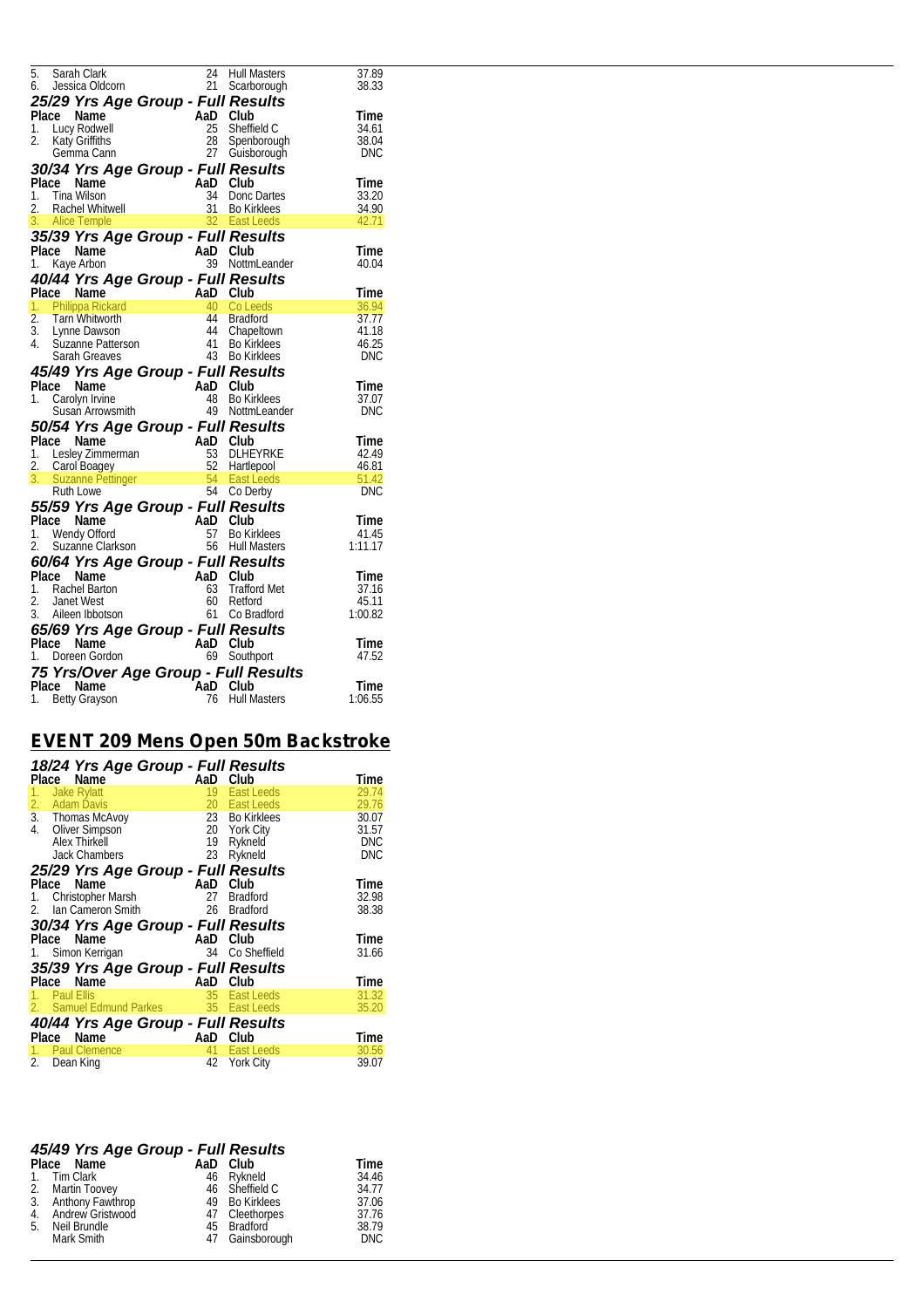| 50/54 Yrs Age Group - Full Results   |     |                     |         |  |  |
|--------------------------------------|-----|---------------------|---------|--|--|
| Place Name                           | AaD | Club                | Time    |  |  |
| Colin Holmes                         | 50  | Stalybridge         | 32.08   |  |  |
| 2.<br>Stephen Allen                  | 51  | <b>Hull Masters</b> | 32.64   |  |  |
| 3.<br>Robert Bolton                  | 51  | <b>Trafford Met</b> | 41.48   |  |  |
| 55/59 Yrs Age Group - Full Results   |     |                     |         |  |  |
| Place<br>Name                        | AaD | Club                | Time    |  |  |
| Christopher Brown<br>1.              | 58  | Co Bradford         | 32.12   |  |  |
| Stephen Whitfield<br>2.              | 59  | Derwent Vall        | 38.97   |  |  |
| 3.<br>Derek Lloyd                    |     | 56 Stalybridge      | 47.41   |  |  |
| 60/64 Yrs Age Group - Full Results   |     |                     |         |  |  |
| Name<br>Place                        | AaD | Club                | Time    |  |  |
| Michael Keeble                       | 60  | Gainsborough        | 38.26   |  |  |
| 70/74 Yrs Age Group - Full Results   |     |                     |         |  |  |
| Name<br>Place                        | AaD | Club                | Time    |  |  |
| Neil MacKinnon                       | 70  | <b>Trafford Met</b> | 37.65   |  |  |
| Dennis Harrison<br>2.                | 74  | <b>Hull Masters</b> | 50.99   |  |  |
| 3.<br>John Penswick                  | 73  | Colne               | 54.71   |  |  |
| 75 Yrs/Over Age Group - Full Results |     |                     |         |  |  |
| Place Name                           | AaD | Club                | Time    |  |  |
| Colin Sage<br>1.                     | 75  | Hull Masters        | 50.32   |  |  |
| Raoul Feld<br>2.                     | 81  | Lindum Mink         | 1:01.54 |  |  |
|                                      |     |                     |         |  |  |

### *EVENT 210 Womens Open 100m Butterfly*

| 18/24 Yrs Age Group - Full Results |          |              |            |       |
|------------------------------------|----------|--------------|------------|-------|
| Place Name                         | AaD Club |              | Time       | 50    |
| Claire Shortt<br>1.                | 24       | Rotherham Mo | 1:13.86    | 35.85 |
| 2.<br>Lucy Burnside                | 19       | Bradford     | 1:14.21    | 34.54 |
| 25/29 Yrs Age Group - Full Results |          |              |            |       |
| Place Name                         | AaD      | Club         | Time       | 50    |
| Katy Griffiths<br>1.               | 28       | Spenborough  | 1:23.47    | 38.95 |
| 30/34 Yrs Age Group - Full Results |          |              |            |       |
| Place Name                         | AaD      | Club         | Time       | 50    |
| Sarah Kinsey<br>1.                 | 32       | Bo Kirklees  | 1:15.23    | 35.49 |
| Kay Hamilton<br>2.                 | 33       | Romford Town | 1:22.27    | 38.31 |
| 35/39 Yrs Age Group - Full Results |          |              |            |       |
| Place Name                         | AaD Club |              | Time       | 50    |
| Amber Bensley                      |          | 38 Louth     | <b>DNC</b> |       |
| 40/44 Yrs Age Group - Full Results |          |              |            |       |
| Place Name                         | AaD Club |              | Time       | 50    |
| Ruth Rhodes<br>1.                  | 43       | Bradford     | 1:20.73    | 37.52 |
| 50/54 Yrs Age Group - Full Results |          |              |            |       |
| Place Name                         | AaD Club |              | Time       | 50    |
| 1. Lesley Zimmerman                | 53       | DLHEYRKE     | 1:44.13    | 45.94 |
| 55/59 Yrs Age Group - Full Results |          |              |            |       |
| Name<br>Place                      | AaD      | Club         | Time       | 50    |
| <b>Christine Gillard</b><br>1.     | 55       | Calv Bing    | 1:38.38    | 45.95 |

### *EVENT 211 Mens Open 100m Butterfly*

| 18/24 Yrs Age Group - Full Results        |          |                     |         |       |
|-------------------------------------------|----------|---------------------|---------|-------|
| Name<br>Place                             | AaD      | Club                | Time    | 50    |
| Michael Glossop<br>1.                     | 20       | Rykneld             | 1:03.37 | 30.46 |
| 2.<br>Jake Rylatt                         | 19       | East Leeds          | 1:06.19 | 30.20 |
| $\overline{3}$ .<br><b>Matthew Holmes</b> | 20       | York City           | 1:10.72 | 32.79 |
| Nicholas Westerman<br>4.                  | 23       | East Leeds          | 1:12.44 | 32.83 |
| 25/29 Yrs Age Group - Full Results        |          |                     |         |       |
| Place Name                                | AaD      | Club                | Time    | 50    |
| Mark Billyard                             | 26       | <b>Hull Masters</b> | 1:02.70 | 29.29 |
| 35/39 Yrs Age Group - Full Results        |          |                     |         |       |
| Place<br>Name                             | AaD      | Club                | Time    | 50    |
| 1.                                        | 37       | <b>Trafford Met</b> | 1:06.73 |       |
| <b>Richard Symons</b><br>2.               |          | East Leeds          |         | 31.44 |
| <b>Paul Ellis</b><br>3.                   | 35<br>35 |                     | 1:09.16 | 32.54 |
| Matthew Leach                             |          | Co Derby            | 1:11.13 | 33.44 |
| 45/49 Yrs Age Group - Full Results        |          |                     |         |       |
| Place Name                                | AaD      | Club                | Time    | 50    |
| Philip Haworth<br>1.                      | 46       | Stalybridge         | 1:05.62 | 31.07 |
| 2.<br>Steven Goodall                      | 46       | Rykneld             | 1:10.39 | 33.23 |
| 3.<br>Michael Pepper                      | 47       | Rotherham Mo        | 1:13.55 | 33.58 |
| 4.<br>Andrew Gristwood                    | 47       | Cleethorpes         | 1:15.31 | 35.94 |
| 5.<br>Paul Hewison                        | 46       | Tadcaster           | 1:23.35 | 38.86 |
| 50/54 Yrs Age Group - Full Results        |          |                     |         |       |
| Place<br>Name                             | AaD      | Club                | Time    | 50    |
| 1.<br>Martyn Binns                        | 53       | <b>Bo Kirklees</b>  | 1:22.59 | 38.19 |
| 55/59 Yrs Age Group - Full Results        |          |                     |         |       |
| Place<br>Name                             | AaD      | Club                | Time    | 50    |
| Christopher Brown<br>1.                   | 58       | Co Bradford         | 1:12.55 | 34.89 |

### *EVENT 213 Mens 220+ Yrs 100m Freestyle Team*

| <b>Full Results</b><br>Place Name     | A.G Club |                                     | Time               |
|---------------------------------------|----------|-------------------------------------|--------------------|
| 1. Gainsborough SC<br>Hull Masters SC |          | Gainsborough<br><b>Hull Masters</b> | 1:02.33<br>DO 0-21 |

### *EVENT 214 Womens 140+ Yrs 100m Freestyle Team*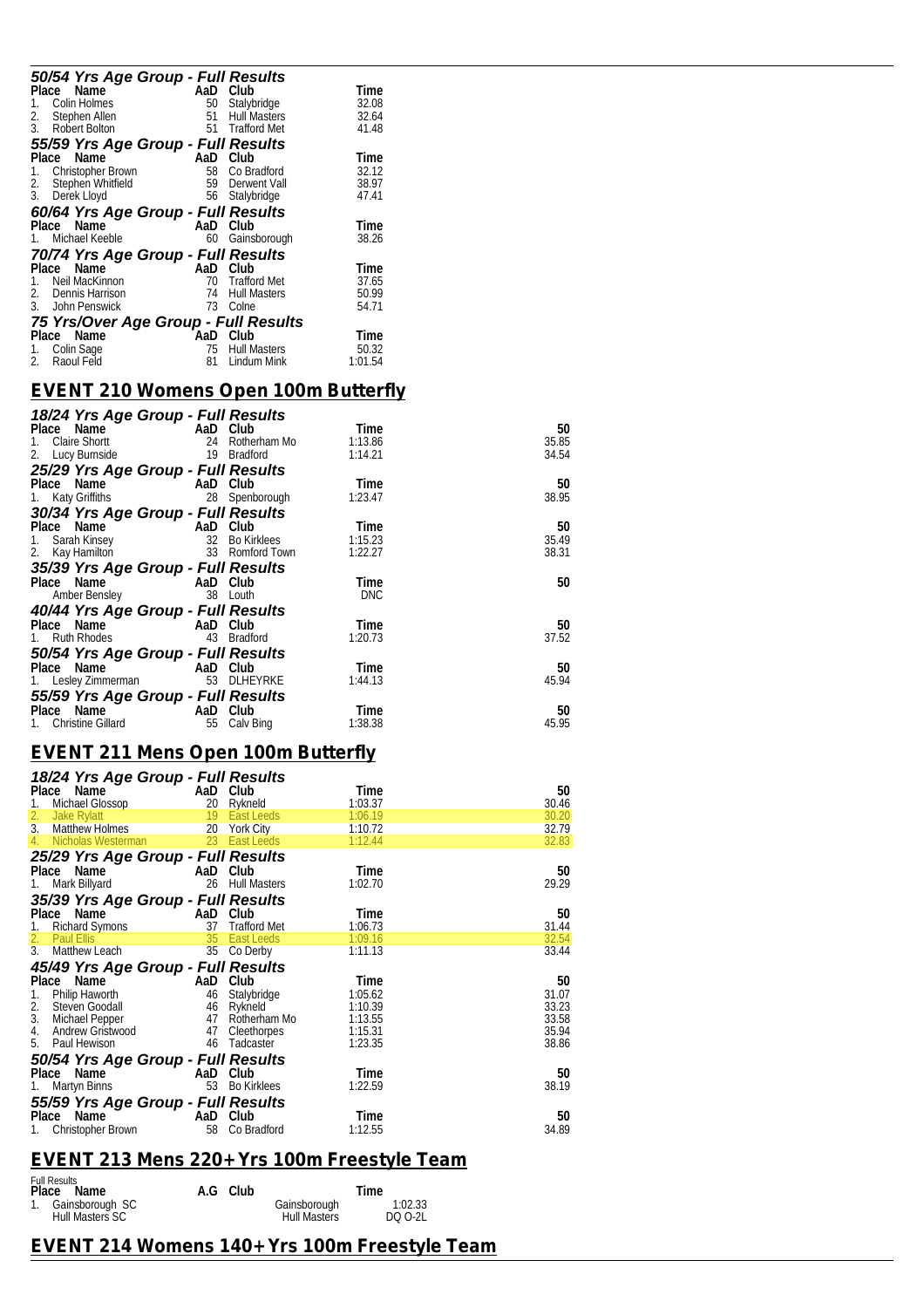| <b>Full Results</b> |          |                                |
|---------------------|----------|--------------------------------|
| Place<br>Name       | A.G Club | Time                           |
| 1. Bradford SC      |          | <b>Bradford</b><br>58.53       |
| 2. Hull Masters SC  |          | <b>Hull Masters</b><br>1:05.74 |

## *EVENT 215 Mens 140+ Yrs 100m Freestyle Team*

| <b>Full Results</b><br>Place Name | A.G Club |                   | Time  |
|-----------------------------------|----------|-------------------|-------|
| 1. Nottingham Leander SC          |          | NottmLeander      | 52.30 |
| 2. East Leeds SC                  |          | <b>East Leeds</b> | 52.63 |
| 3. Gainsborough SC                |          | Gainsborough      | 58.99 |

### *EVENT 216 Womens Open 50m Freestyle*

|                                                  |                          |    |                                       | 18/24 Yrs Age Group - Full Results<br>Place Name AaD Club<br>1. Claire Shott 24 Rotherham Mo<br>2. Lucy Burnside 19 Bradford 30.03<br>3. Amie Garforth 20 Bo Kirklees 30.81<br>4. Emily Wright 22 Gainsborough 30.98<br>6. Hayley Mellor 2                 |
|--------------------------------------------------|--------------------------|----|---------------------------------------|------------------------------------------------------------------------------------------------------------------------------------------------------------------------------------------------------------------------------------------------------------|
|                                                  |                          |    |                                       |                                                                                                                                                                                                                                                            |
|                                                  |                          |    |                                       |                                                                                                                                                                                                                                                            |
|                                                  |                          |    |                                       |                                                                                                                                                                                                                                                            |
|                                                  |                          |    |                                       |                                                                                                                                                                                                                                                            |
|                                                  |                          |    |                                       |                                                                                                                                                                                                                                                            |
|                                                  |                          |    |                                       |                                                                                                                                                                                                                                                            |
|                                                  |                          |    |                                       |                                                                                                                                                                                                                                                            |
|                                                  |                          |    |                                       |                                                                                                                                                                                                                                                            |
|                                                  |                          |    |                                       |                                                                                                                                                                                                                                                            |
|                                                  |                          |    |                                       |                                                                                                                                                                                                                                                            |
|                                                  |                          |    |                                       |                                                                                                                                                                                                                                                            |
|                                                  |                          |    |                                       |                                                                                                                                                                                                                                                            |
|                                                  |                          |    |                                       |                                                                                                                                                                                                                                                            |
|                                                  |                          |    |                                       |                                                                                                                                                                                                                                                            |
|                                                  |                          |    |                                       |                                                                                                                                                                                                                                                            |
|                                                  |                          |    |                                       |                                                                                                                                                                                                                                                            |
|                                                  |                          |    |                                       |                                                                                                                                                                                                                                                            |
|                                                  |                          |    |                                       |                                                                                                                                                                                                                                                            |
|                                                  |                          |    |                                       |                                                                                                                                                                                                                                                            |
|                                                  |                          |    |                                       | 3. Kiniburely Clarkson<br>Gemma Cann<br>27 Guisborough<br>127 Guisborough<br>10NC<br>10NC<br>12 Guisborough<br>12 Guisborough<br>12 Guisborough<br>12 Guisborough<br>13 Bo Kirklees<br>2. Rachel Whitwell<br>2. Rachel Whitwell<br>2. Rachel Whitwell<br>1 |
|                                                  |                          |    |                                       |                                                                                                                                                                                                                                                            |
|                                                  |                          |    |                                       |                                                                                                                                                                                                                                                            |
|                                                  |                          |    |                                       |                                                                                                                                                                                                                                                            |
|                                                  |                          |    |                                       |                                                                                                                                                                                                                                                            |
|                                                  |                          |    |                                       |                                                                                                                                                                                                                                                            |
|                                                  |                          |    |                                       |                                                                                                                                                                                                                                                            |
|                                                  |                          |    |                                       |                                                                                                                                                                                                                                                            |
|                                                  |                          |    |                                       |                                                                                                                                                                                                                                                            |
|                                                  |                          |    |                                       |                                                                                                                                                                                                                                                            |
|                                                  |                          |    |                                       |                                                                                                                                                                                                                                                            |
|                                                  |                          |    |                                       |                                                                                                                                                                                                                                                            |
|                                                  |                          |    |                                       |                                                                                                                                                                                                                                                            |
|                                                  |                          |    |                                       |                                                                                                                                                                                                                                                            |
|                                                  |                          |    |                                       |                                                                                                                                                                                                                                                            |
|                                                  |                          |    |                                       |                                                                                                                                                                                                                                                            |
|                                                  |                          |    |                                       |                                                                                                                                                                                                                                                            |
|                                                  |                          |    |                                       |                                                                                                                                                                                                                                                            |
|                                                  |                          |    |                                       |                                                                                                                                                                                                                                                            |
|                                                  |                          |    |                                       |                                                                                                                                                                                                                                                            |
|                                                  |                          |    |                                       | Ashley Kingsnorth 42 East Leeds DNC<br><b>45/49 Yrs Age Group - Full Results</b><br>Place Name AaD Club Time<br>1. Karen Graham 46 Ilkley<br>3. Carolyn Irvine<br>3. Maggie Caldwell<br>48 Bo Kirklees 33.13<br>49 Rykneld<br>49 Rykneld<br>49 NottmL      |
|                                                  |                          |    |                                       |                                                                                                                                                                                                                                                            |
|                                                  |                          |    |                                       |                                                                                                                                                                                                                                                            |
|                                                  |                          |    |                                       |                                                                                                                                                                                                                                                            |
| 4. Carol Boagey                                  |                          |    |                                       | 52 Hartlepool 37.42                                                                                                                                                                                                                                        |
|                                                  |                          |    | 5. Susanne Kleanthous 52 New Earswick | 38.85                                                                                                                                                                                                                                                      |
| 6.                                               | <b>Suzanne Pettinger</b> |    | 54 East Leeds                         | 39.08                                                                                                                                                                                                                                                      |
| 55/59 Yrs Age Group - Full Results               |                          |    |                                       |                                                                                                                                                                                                                                                            |
| Place Name<br>Sally Shields                      |                          | 57 | AaD Club<br><b>Bo Kirklees</b>        | Time                                                                                                                                                                                                                                                       |
| 1.<br>2.<br>Christine Gillard                    |                          | 55 | Calv Bing                             | 35.01<br>35.98                                                                                                                                                                                                                                             |
| 3. Wendy Offord                                  |                          | 57 | Bo Kirklees                           | 36.08                                                                                                                                                                                                                                                      |
| 4. Suzanne Clarkson                              |                          | 56 | <b>Hull Masters</b>                   | 49.20                                                                                                                                                                                                                                                      |
|                                                  |                          |    |                                       |                                                                                                                                                                                                                                                            |
|                                                  |                          |    |                                       |                                                                                                                                                                                                                                                            |
| 60/64 Yrs Age Group - Full Results               |                          |    |                                       |                                                                                                                                                                                                                                                            |
| Place Name                                       |                          |    | AaD Club                              | Time                                                                                                                                                                                                                                                       |
| Rachel Barton<br>1.                              |                          | 63 | <b>Trafford Met</b>                   | 32.76                                                                                                                                                                                                                                                      |
| 2.<br>Janet West                                 |                          | 60 | Retford                               | 37.80                                                                                                                                                                                                                                                      |
| 3.<br>Aileen Ibbotson                            |                          |    | 61 Co Bradford                        | 50.54                                                                                                                                                                                                                                                      |
| 65/69 Yrs Age Group - Full Results<br>Place Name |                          |    | AaD Club                              | Time                                                                                                                                                                                                                                                       |
| 1. Doreen Gordon                                 |                          | 69 | Southport                             | 39.89                                                                                                                                                                                                                                                      |

*75 Yrs/Over Age Group - Full Results* 

**Place Name AaD Club Time**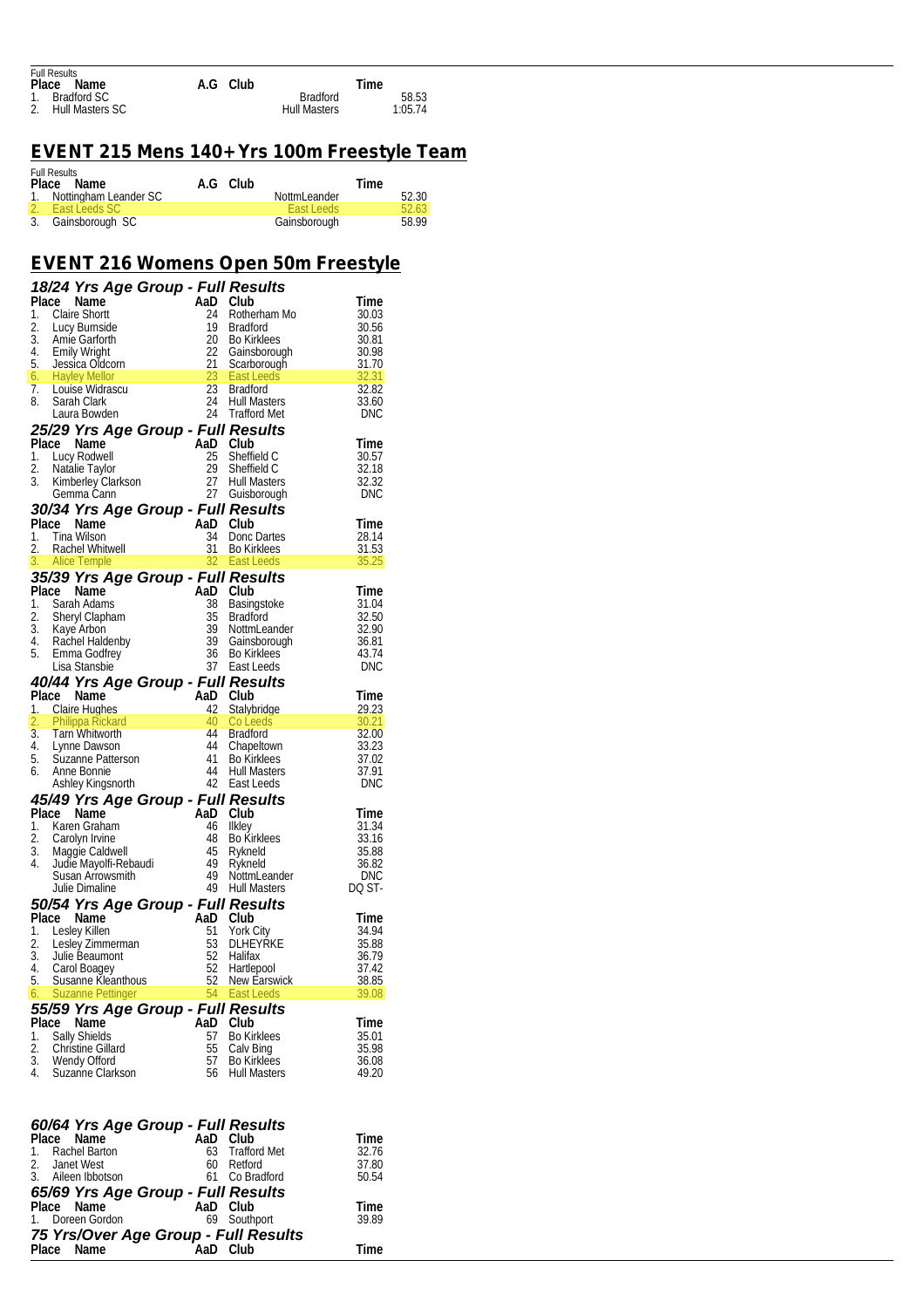# *EVENT 217 Mens Open 50m Freestyle*

|             | 18/24 Yrs Age Group - Full Results<br>18/24 Yrs Age Group - Full Results<br>1. Michael Glossop<br>2. Thomas McAvoy<br>2. Show 2.3 Bo Kirklees<br>2. Show 2.3 Bo Kirklees<br>4. Jake Rylati<br>4. Jake Rylati<br>4. Jake Rylati<br>5. Adam Davis<br> |           |                             |                |  |
|-------------|-----------------------------------------------------------------------------------------------------------------------------------------------------------------------------------------------------------------------------------------------------|-----------|-----------------------------|----------------|--|
|             |                                                                                                                                                                                                                                                     |           |                             |                |  |
|             |                                                                                                                                                                                                                                                     |           |                             |                |  |
|             |                                                                                                                                                                                                                                                     |           |                             |                |  |
|             |                                                                                                                                                                                                                                                     |           |                             |                |  |
|             |                                                                                                                                                                                                                                                     |           |                             |                |  |
|             |                                                                                                                                                                                                                                                     |           |                             |                |  |
|             |                                                                                                                                                                                                                                                     |           |                             |                |  |
|             |                                                                                                                                                                                                                                                     |           |                             |                |  |
|             |                                                                                                                                                                                                                                                     |           |                             |                |  |
|             |                                                                                                                                                                                                                                                     |           |                             |                |  |
|             |                                                                                                                                                                                                                                                     |           |                             |                |  |
|             |                                                                                                                                                                                                                                                     |           |                             |                |  |
|             |                                                                                                                                                                                                                                                     |           |                             |                |  |
|             |                                                                                                                                                                                                                                                     |           |                             |                |  |
|             |                                                                                                                                                                                                                                                     |           |                             |                |  |
|             |                                                                                                                                                                                                                                                     |           |                             |                |  |
|             |                                                                                                                                                                                                                                                     |           |                             |                |  |
|             |                                                                                                                                                                                                                                                     |           |                             |                |  |
|             |                                                                                                                                                                                                                                                     |           |                             |                |  |
|             |                                                                                                                                                                                                                                                     |           |                             |                |  |
|             |                                                                                                                                                                                                                                                     |           |                             |                |  |
|             |                                                                                                                                                                                                                                                     |           |                             |                |  |
|             |                                                                                                                                                                                                                                                     |           |                             |                |  |
|             |                                                                                                                                                                                                                                                     |           |                             |                |  |
|             |                                                                                                                                                                                                                                                     |           |                             |                |  |
|             |                                                                                                                                                                                                                                                     |           |                             |                |  |
|             |                                                                                                                                                                                                                                                     |           |                             |                |  |
|             |                                                                                                                                                                                                                                                     |           |                             |                |  |
|             |                                                                                                                                                                                                                                                     |           |                             |                |  |
|             |                                                                                                                                                                                                                                                     |           |                             |                |  |
|             |                                                                                                                                                                                                                                                     |           |                             |                |  |
|             |                                                                                                                                                                                                                                                     |           |                             |                |  |
|             |                                                                                                                                                                                                                                                     |           |                             |                |  |
| 6.          | Jari Goddard                                                                                                                                                                                                                                        | 48        | Gainsborough                | 31.97          |  |
| 7.          | 2. Four via Harmon and Color Care and Color Care and Calibrational and Calibratic Care Mann Color Care and Calibratic Care and Calibratic Care Care is the Bandom of the Calibratic Care is the color of the color Care and Ca<br>Neil Brundle      | 45        | <b>Bradford</b>             | 33.78          |  |
|             | 50/54 Yrs Age Group - Full Results                                                                                                                                                                                                                  |           |                             |                |  |
| Place       | Name                                                                                                                                                                                                                                                | AaD       | Club                        | Time           |  |
| 1.          | Colin Holmes                                                                                                                                                                                                                                        | 50        | Stalybridge                 | 28.07          |  |
| 2.          | Robert Bolton                                                                                                                                                                                                                                       | 51        | <b>Trafford Met</b>         | 33.77          |  |
| Place       | 55/59 Yrs Age Group - Full Results<br>Name                                                                                                                                                                                                          | AaD       | Club                        | Time           |  |
| 1.          | Neville Barton                                                                                                                                                                                                                                      | 57        | <b>Trafford Met</b>         | 29.25          |  |
| 2.          | Stephen Whitfield                                                                                                                                                                                                                                   | 59        | Derwent Vall                | 29.99          |  |
| 3.          | <b>Malcolm Clark</b>                                                                                                                                                                                                                                | 55        | East Leeds                  | 33.58          |  |
| 4.          | Derek Lloyd                                                                                                                                                                                                                                         | 56        | Stalybridge                 | 35.39          |  |
|             | 60/64 Yrs Age Group - Full Results                                                                                                                                                                                                                  |           |                             |                |  |
| Place<br>1. | Name<br>Peter Kerslake                                                                                                                                                                                                                              | AaD<br>63 | Club<br>Enfield WP          | Time<br>31.22  |  |
| 2.          | Michael Keeble                                                                                                                                                                                                                                      | 60        | Gainsborough                | 33.57          |  |
| 3.<br>4.    | David Norville<br>Steven Eddison                                                                                                                                                                                                                    | 64<br>62  | New Earswick<br>Co Bradford | 35.64<br>41.12 |  |

| 70/74 Yrs Age Group - Full Results   |                 |       |
|--------------------------------------|-----------------|-------|
| Place Name <b>Name</b>               | AaD Club        | Time  |
| 1. Neil MacKinnon                    | 70 Trafford Met | 30.30 |
| 2. Dennis Harrison                   | 74 Hull Masters | 39.38 |
| 3. John Penswick                     | 73 Colne        | 48.61 |
| 75 Yrs/Over Age Group - Full Results |                 |       |
| Place Name                           | AaD Club        | Time  |
| 1. Colin Sage<br>2. Raoul Feld       | 75 Hull Masters | 40.39 |
|                                      | 81 Lindum Mink  | 51.08 |
|                                      |                 |       |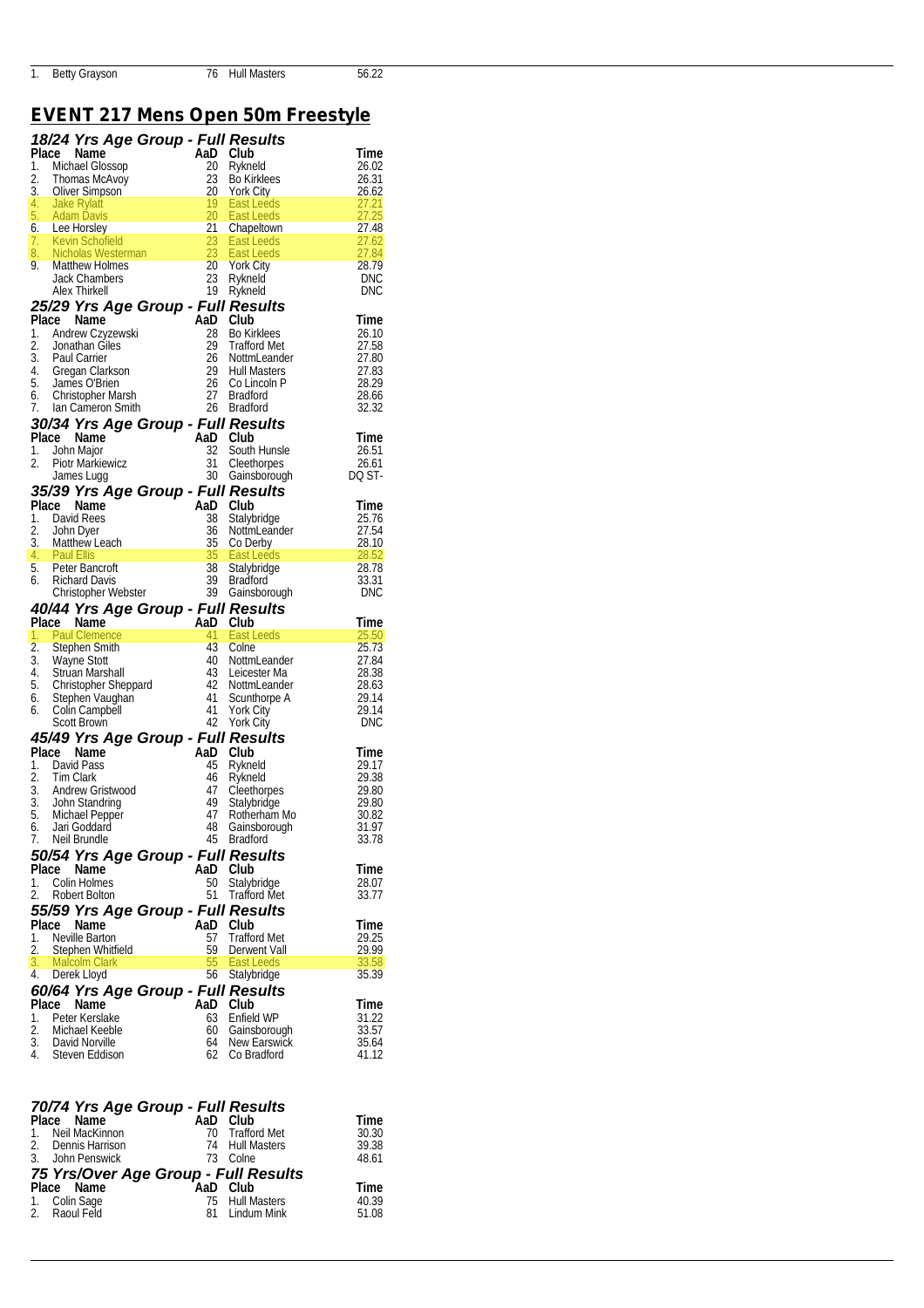## *EVENT 218 Womens Open 100m IM*

| 18/24 Yrs Age Group - Full Results<br>Place Name<br>1. Deborah Crossland<br>2. Jessica Oldcorn<br>2. Jessica Oldcorn<br>2. Lucy Burnside<br>1. Suzanne Warren<br>1. Suzanne Warren<br>1. Suzanne Warren<br>1. Suzanne Maren<br>2. Trafford Met<br>1.<br>1. Suzanne warren<br><b>30/34 Yrs Age Group - Full Results</b><br>1. Tina Wilson<br>1. Tina Wilson<br>1. Tina Wilson<br>1. Sarah Kinsey<br>1. Sarah Kinsey<br>1. Sarah Kinsey<br>1. Sarah Kinsey<br>1. Shept Clappen<br>1. Shept Clappen<br>1. Shept Cla<br>1. Siletyi Grapham Mappi Solidarist<br>1. Philippa Rickard And Colleeds<br>1. Philippa Rickard 40 Colleeds 1:17.98<br>2. Tam Whitworth 44 Bradford 1:18.98<br>3. Ruth Rhodes 43 Bradford 1:20.71<br>4. Karen Driver 40 Colne 1:25.22<br>5.<br>6. Sarah Greaves<br>45/49 Yrs Age Group - Full Results<br>Place Name<br>2. Carolyn Irvine<br>2. Carolyn Irvine<br>4. Bulle Dimaline<br>4. Julie Dimaline<br>4. Julie Dimaline<br>4. Julie Dimaline<br>4. Julie Dimaline<br>50/54 Yrs Age Group - |  |  |
|--------------------------------------------------------------------------------------------------------------------------------------------------------------------------------------------------------------------------------------------------------------------------------------------------------------------------------------------------------------------------------------------------------------------------------------------------------------------------------------------------------------------------------------------------------------------------------------------------------------------------------------------------------------------------------------------------------------------------------------------------------------------------------------------------------------------------------------------------------------------------------------------------------------------------------------------------------------------------------------------------------------------|--|--|
|                                                                                                                                                                                                                                                                                                                                                                                                                                                                                                                                                                                                                                                                                                                                                                                                                                                                                                                                                                                                                    |  |  |
|                                                                                                                                                                                                                                                                                                                                                                                                                                                                                                                                                                                                                                                                                                                                                                                                                                                                                                                                                                                                                    |  |  |
|                                                                                                                                                                                                                                                                                                                                                                                                                                                                                                                                                                                                                                                                                                                                                                                                                                                                                                                                                                                                                    |  |  |
|                                                                                                                                                                                                                                                                                                                                                                                                                                                                                                                                                                                                                                                                                                                                                                                                                                                                                                                                                                                                                    |  |  |
|                                                                                                                                                                                                                                                                                                                                                                                                                                                                                                                                                                                                                                                                                                                                                                                                                                                                                                                                                                                                                    |  |  |
|                                                                                                                                                                                                                                                                                                                                                                                                                                                                                                                                                                                                                                                                                                                                                                                                                                                                                                                                                                                                                    |  |  |
|                                                                                                                                                                                                                                                                                                                                                                                                                                                                                                                                                                                                                                                                                                                                                                                                                                                                                                                                                                                                                    |  |  |
|                                                                                                                                                                                                                                                                                                                                                                                                                                                                                                                                                                                                                                                                                                                                                                                                                                                                                                                                                                                                                    |  |  |
|                                                                                                                                                                                                                                                                                                                                                                                                                                                                                                                                                                                                                                                                                                                                                                                                                                                                                                                                                                                                                    |  |  |
|                                                                                                                                                                                                                                                                                                                                                                                                                                                                                                                                                                                                                                                                                                                                                                                                                                                                                                                                                                                                                    |  |  |
|                                                                                                                                                                                                                                                                                                                                                                                                                                                                                                                                                                                                                                                                                                                                                                                                                                                                                                                                                                                                                    |  |  |
|                                                                                                                                                                                                                                                                                                                                                                                                                                                                                                                                                                                                                                                                                                                                                                                                                                                                                                                                                                                                                    |  |  |
|                                                                                                                                                                                                                                                                                                                                                                                                                                                                                                                                                                                                                                                                                                                                                                                                                                                                                                                                                                                                                    |  |  |
|                                                                                                                                                                                                                                                                                                                                                                                                                                                                                                                                                                                                                                                                                                                                                                                                                                                                                                                                                                                                                    |  |  |
|                                                                                                                                                                                                                                                                                                                                                                                                                                                                                                                                                                                                                                                                                                                                                                                                                                                                                                                                                                                                                    |  |  |
|                                                                                                                                                                                                                                                                                                                                                                                                                                                                                                                                                                                                                                                                                                                                                                                                                                                                                                                                                                                                                    |  |  |
|                                                                                                                                                                                                                                                                                                                                                                                                                                                                                                                                                                                                                                                                                                                                                                                                                                                                                                                                                                                                                    |  |  |
|                                                                                                                                                                                                                                                                                                                                                                                                                                                                                                                                                                                                                                                                                                                                                                                                                                                                                                                                                                                                                    |  |  |
|                                                                                                                                                                                                                                                                                                                                                                                                                                                                                                                                                                                                                                                                                                                                                                                                                                                                                                                                                                                                                    |  |  |
|                                                                                                                                                                                                                                                                                                                                                                                                                                                                                                                                                                                                                                                                                                                                                                                                                                                                                                                                                                                                                    |  |  |
|                                                                                                                                                                                                                                                                                                                                                                                                                                                                                                                                                                                                                                                                                                                                                                                                                                                                                                                                                                                                                    |  |  |
|                                                                                                                                                                                                                                                                                                                                                                                                                                                                                                                                                                                                                                                                                                                                                                                                                                                                                                                                                                                                                    |  |  |
|                                                                                                                                                                                                                                                                                                                                                                                                                                                                                                                                                                                                                                                                                                                                                                                                                                                                                                                                                                                                                    |  |  |
|                                                                                                                                                                                                                                                                                                                                                                                                                                                                                                                                                                                                                                                                                                                                                                                                                                                                                                                                                                                                                    |  |  |
|                                                                                                                                                                                                                                                                                                                                                                                                                                                                                                                                                                                                                                                                                                                                                                                                                                                                                                                                                                                                                    |  |  |
|                                                                                                                                                                                                                                                                                                                                                                                                                                                                                                                                                                                                                                                                                                                                                                                                                                                                                                                                                                                                                    |  |  |
|                                                                                                                                                                                                                                                                                                                                                                                                                                                                                                                                                                                                                                                                                                                                                                                                                                                                                                                                                                                                                    |  |  |
|                                                                                                                                                                                                                                                                                                                                                                                                                                                                                                                                                                                                                                                                                                                                                                                                                                                                                                                                                                                                                    |  |  |
|                                                                                                                                                                                                                                                                                                                                                                                                                                                                                                                                                                                                                                                                                                                                                                                                                                                                                                                                                                                                                    |  |  |
|                                                                                                                                                                                                                                                                                                                                                                                                                                                                                                                                                                                                                                                                                                                                                                                                                                                                                                                                                                                                                    |  |  |
|                                                                                                                                                                                                                                                                                                                                                                                                                                                                                                                                                                                                                                                                                                                                                                                                                                                                                                                                                                                                                    |  |  |
|                                                                                                                                                                                                                                                                                                                                                                                                                                                                                                                                                                                                                                                                                                                                                                                                                                                                                                                                                                                                                    |  |  |
|                                                                                                                                                                                                                                                                                                                                                                                                                                                                                                                                                                                                                                                                                                                                                                                                                                                                                                                                                                                                                    |  |  |
|                                                                                                                                                                                                                                                                                                                                                                                                                                                                                                                                                                                                                                                                                                                                                                                                                                                                                                                                                                                                                    |  |  |
|                                                                                                                                                                                                                                                                                                                                                                                                                                                                                                                                                                                                                                                                                                                                                                                                                                                                                                                                                                                                                    |  |  |
|                                                                                                                                                                                                                                                                                                                                                                                                                                                                                                                                                                                                                                                                                                                                                                                                                                                                                                                                                                                                                    |  |  |
|                                                                                                                                                                                                                                                                                                                                                                                                                                                                                                                                                                                                                                                                                                                                                                                                                                                                                                                                                                                                                    |  |  |
|                                                                                                                                                                                                                                                                                                                                                                                                                                                                                                                                                                                                                                                                                                                                                                                                                                                                                                                                                                                                                    |  |  |
|                                                                                                                                                                                                                                                                                                                                                                                                                                                                                                                                                                                                                                                                                                                                                                                                                                                                                                                                                                                                                    |  |  |
|                                                                                                                                                                                                                                                                                                                                                                                                                                                                                                                                                                                                                                                                                                                                                                                                                                                                                                                                                                                                                    |  |  |
|                                                                                                                                                                                                                                                                                                                                                                                                                                                                                                                                                                                                                                                                                                                                                                                                                                                                                                                                                                                                                    |  |  |

### *EVENT 219 Mens Open 100m IM*

| 18/24 Yrs Age Group - Full Results |     |                     |            |
|------------------------------------|-----|---------------------|------------|
| Place<br>Name                      | AaD | Club                | Time       |
| <b>Jake Rylatt</b><br>1.           | 19  | East Leeds          | 1:06.27    |
| 2. Oliver Simpson                  | 20  | <b>York City</b>    | 1:06.89    |
| 3.<br><b>Adam Davis</b>            | 20  | East Leeds          | 1:10.66    |
| <b>Jack Chambers</b>               | 23  | Rykneld             | <b>DNC</b> |
| 25/29 Yrs Age Group - Full Results |     |                     |            |
| Place<br>Name                      | AaD | Club                | Time       |
| Mark Billyard<br>1.                | 26  | <b>Hull Masters</b> | 1:07.54    |
| 2.<br>Andrew Czyzewski             | 28  | Bo Kirklees         | 1:08.52    |
| 3.<br>James O'Brien                |     | 26 Co Lincoln P     | 1:13.74    |
| 4.<br>Christopher Marsh            |     | 27 Bradford         | 1:13.96    |
| Ian Cameron Smith<br>5.            | 26  | <b>Bradford</b>     | 1:24.75    |
| 30/34 Yrs Age Group - Full Results |     |                     |            |
| Name<br>Place                      | AaD | Club                | Time       |
| <b>Piotr Markiewicz</b><br>1.      | 31  | Cleethorpes         | 1:07.36    |
| 2.<br>Simon Kerrigan               | 34  | Co Sheffield        | 1:10.24    |
| 3.<br><b>Stewart Worthy</b>        | 33  | <b>Bo Kirklees</b>  | 1:10.76    |
| 35/39 Yrs Age Group - Full Results |     |                     |            |
| Place<br>Name                      | AaD | Club                | Time       |
| <b>Richard Symons</b><br>1.        | 37  | Trafford Met        | 1:09.78    |
| Dean Anscombe<br>2.                | 39  | NottmLeander        | 1:09.83    |
| 3.<br>John Dyer                    | 36  | NottmLeander        | 1:11.57    |
| 4.<br><b>Richard Davis</b>         | 39  | <b>Bradford</b>     | 1:31.42    |

| 40/44 Yrs Age Group - Full Results   |     |                 |            |
|--------------------------------------|-----|-----------------|------------|
| Place Name                           | AaD | Club            | Time       |
| Stephen Smith<br>1.                  | 43  | Colne           | 1:07.37    |
|                                      | 41  | Wetherby        | 1:08.35    |
| 2. Kyran Parker<br>3. Philip Croxall |     | 42 Colne        | 1:11.46    |
| Stephen Vaughan<br>Struan Marshall   |     | 41 Scunthorpe A | <b>DNC</b> |
|                                      |     | 43 Leicester Ma | <b>DNC</b> |
| Dean King                            |     | 42 York City    | DO SL-3L   |
| 45/49 Yrs Age Group - Full Results   |     |                 |            |
| Place Name                           | AaD | Club            | Time       |
| <b>Andrew Carr</b><br>$1_{\cdot}$    |     | 45 Co Lincoln P | 1:10.60    |
| 2. Steven Goodall                    | 46  | Rykneld         | 1:14.71    |